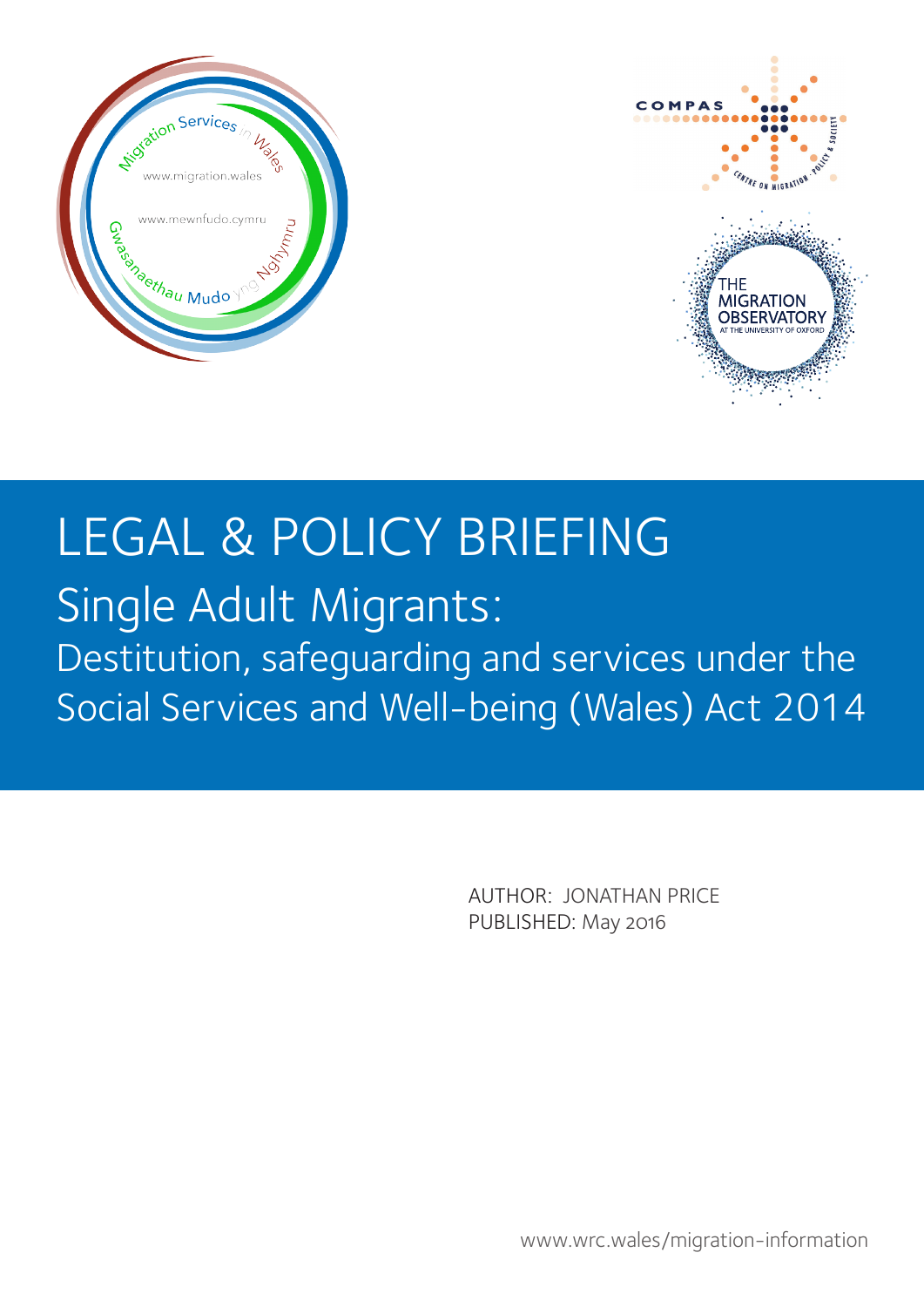# **TABLE OF CONTENTS**

| Assessments of need under Social Services and Well-Being Act (Wales) 2014  8    |
|---------------------------------------------------------------------------------|
| Aftercare services under Section 117 Mental Health Act 1983  11                 |
| Provision of services under Social Services and Well-being (Wales) Act 2014  15 |
| Destitute, migrant single adults: support in the voluntary sector  16           |
|                                                                                 |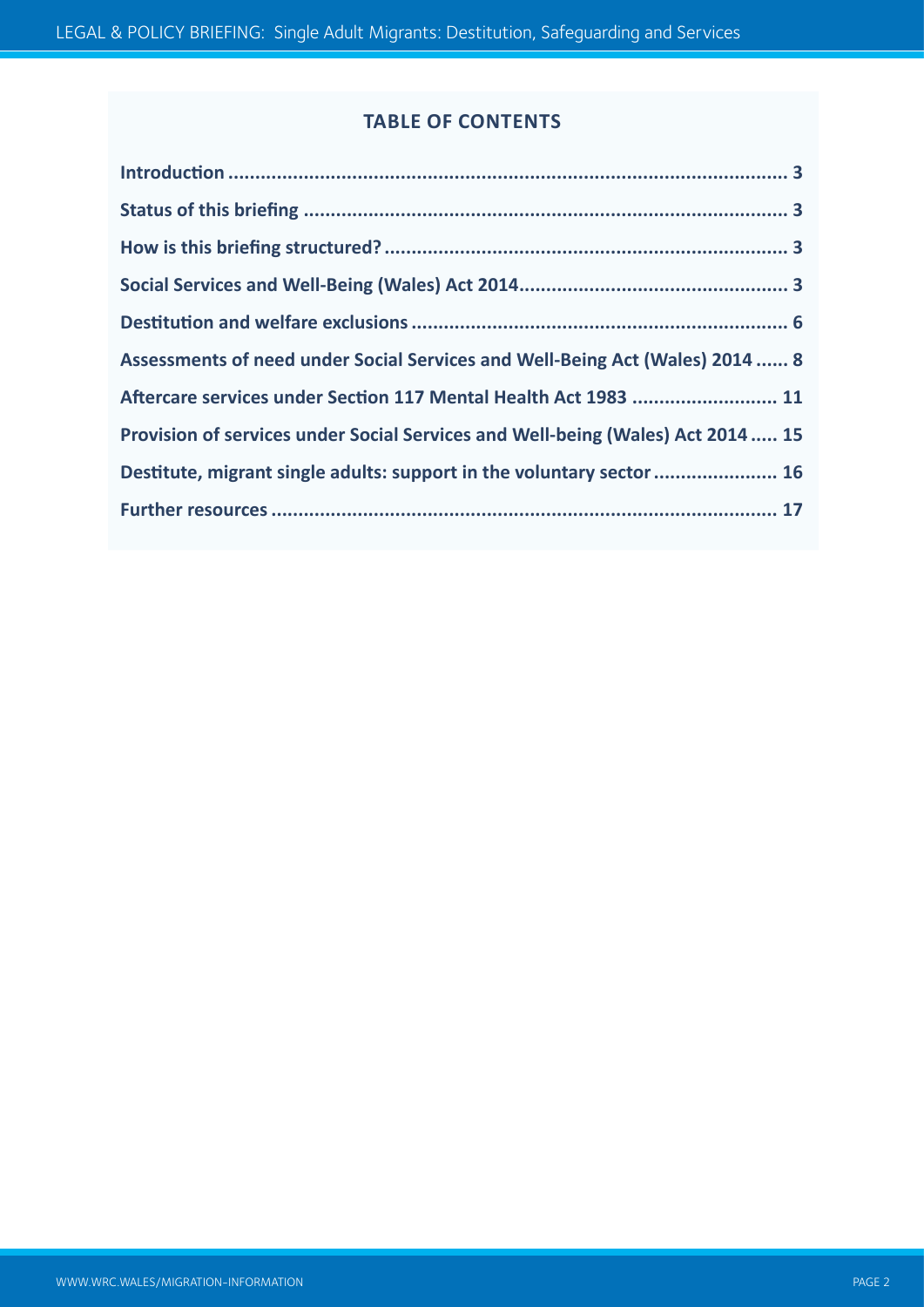## **Introduction**

This briefing provides information on the duties of local authority social services departments in Wales to single adults, with a focus on safeguarding and destitution support for those whose immigration status prohibits them from accessing welfare benefits; and alternative support to destitute single adult migrants who are not eligible for local authority support and services, or other forms of statutory accommodation and financial support. In particular, it considers the implications of the transition in April 2016 for local authorities in Wales from providing services under the National Assistance Act 1948 to single adults with community care and community mental health needs to providing services under the Social Services and Well-being (Wales) Act 2014 to single adults with needs for care and support. The briefing considers the assessment processes and provision of services under the new legislation, as well as linking to further resources. It is intended for those working in local authorities undertaking assessments of need and/or providing services, and to service users/potential services and those providing assistance to single adult migrants seeking statutory support. The briefing also considers the support available in the voluntary and community sector to single adult migrants with no entitlement to statutory accommodation and financial support.

# **Status of this briefing**

This briefing does not constitute legal advice and does not have statutory status. For advice on individual cases, legal advice should be sought from your organisation's legal services or an independent legal advisor.<sup>1</sup> Rather, this briefing provides general information on the duties of local authorities in Wales to destitute single adult migrants.

The Statutory Codes of Practice and Guidance for local authorities on the Social Services and Well-being Act Wales 2014 are available at: http://gov.wales/topics/health/socialcare/act/code-of-practice/?lang=en. Local authorities must act in accordance with the codes of practice and have regard for guidance contained within it.

A separate Legal and Policy Briefing focusing on the duties of local authorities to destitute migrant children and families under the Social Services and Well-being (Wales) Act 2014 is available at: http://migration.wales/ migration-information/legal-briefings. Legal and Policy Briefings on local authority duties to unaccompanied migrant and asylum seeking children and to care leavers under the Social Services and Well-being (Wales) Act 2014 shall follow later in 2016.

# **How is this briefing structured?**

This briefing begins by considering some of the key principles of the Social Services and Well-being (Wales) Act 2014. It then goes on to consider which single adults (by immigration status) may be in need of care and support under the Social Services and Well-being (Wales) Act 2014 and relevant services under the Mental Health Act 1983, and which of these groups may have entitlement to statutory accommodation and financial support other than through provisions under the Social Services and Well-being (Wales) Act 2014 or Mental Health Act 1983. Following this, the briefing focuses on assessments of need under the Social Services and Well-being (Wales) Act 2014 and assessments of potential human rights breaches, and then considering how assessed or eligible needs can be met under these statutory provisions. It concludes by providing information on the provision of voluntary sector support in Wales to single adults with no entitlement to statutory accommodation and financial support.

# **Social Services and Well-Being (Wales) Act 2014**

The Social Services and Well-Being (Wales) Act 20142 received royal assent on 1st May 2014 and came into force in April 2016. It replaced a number of Acts governing practice of social services in Wales, including the National Assistance Act 1948, The Chronically Sick and Disabled Persons Act 1970 and parts of the Children Act 1989 (including its Part 3 and Section 17). The Social Services and Well-Being (Wales) Act 2014 leaves Section 117 Mental Health Act 1983 (aftercare services) intact, as well as Parts 4 (care and supervision) and 5 (protection

<sup>1.</sup> Please see the following website to search for legal advice near to you: http://find-legal-advice.justice.gov.uk

<sup>2.</sup> http://www.legislation.gov.uk/anaw/2014/4/contents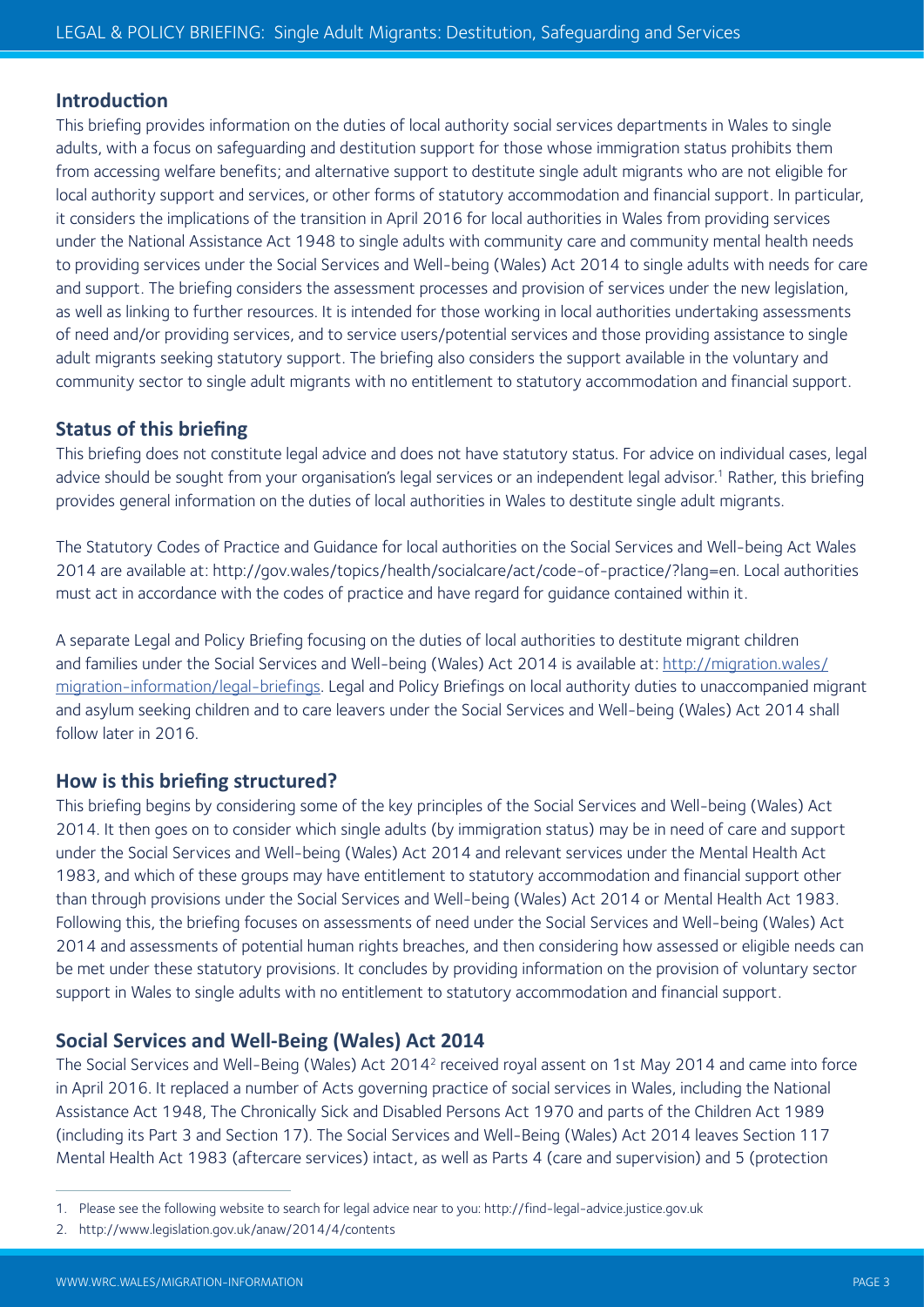of children) of the Children Act 1989. The Act brings together social care law for adults and children into a single statute, marking a significant contrast to social care legislation and structure to neighbouring England.

#### **Well-being**

A key overarching principle of the Act is that of well-being, creating new duties on local authorities to promote the well-being of people who need care and support and carers who need support. Well-being is defined under Section 2 Social Services and Well-Being Act (Wales) 2014 as:

"(a) physical and mental health and emotional well-being; (b) protection from abuse and neglect; (c) education, training and recreation; (d) domestic, family and personal relationships; (e) contribution made to society; (f) securing rights and entitlements; (g) social and economic well-being; (h) suitability of living accommodation."

For adults, well-being also includes control over day-to-day life and participation in work.

Anyone exercising functions under the Act must seek to promote the well-being of people who need care and support. Individuals' well-being outcomes must be identified and if these are not achievable other than by the provision of care and support by the local authority, a duty will arise.

#### **Preventative services**

Section 15 Social Services and Well-Being Act (Wales) 2014 requires local authorities to provide a range of preventative services in their area, with a range of intended outcomes, such as preventing or delaying the development of a person's need for care and support and reducing those needs, and helping individuals to live independent lives.

Under Section 14 Social Services and Well-Being Act (Wales) 2014, local authorities and Local Health Boards (LHBs) have a strategic duty to assess the care and support needs of their local population and determine what services will be required to meet those needs.

There is also a duty under Section 16 Social Services and Well-Being Act (Wales) 2014 to promote the development of third sector, co-operative or social enterprise-led preventative services and those providing care and support to eligible persons.

#### **Information, advice and assistance**

Section 17 Social Services and Well-Being Act (Wales) 2014 requires local authorities to provide people with information about the care and support that is available in their area – including support that is provided by third sector organisations – in an accessible format, including information about how to access support in their area and how to raise concerns about the safety or well-being of an adult. The service should be accessible to all people to encourage a preventative approach and to encourage others to seek assistance on behalf of people who have needs for care and support. One resource that may be of use to local authorities in identifying third sector services for migrants in Wales is the Welsh Refugee Council's Refugee and Asylum Seeker Services Directory (available soon on the Migration Services in Wales webpages) (please note: consult directory to ascertain eligibility for these services for single adult migrants outside the asylum system).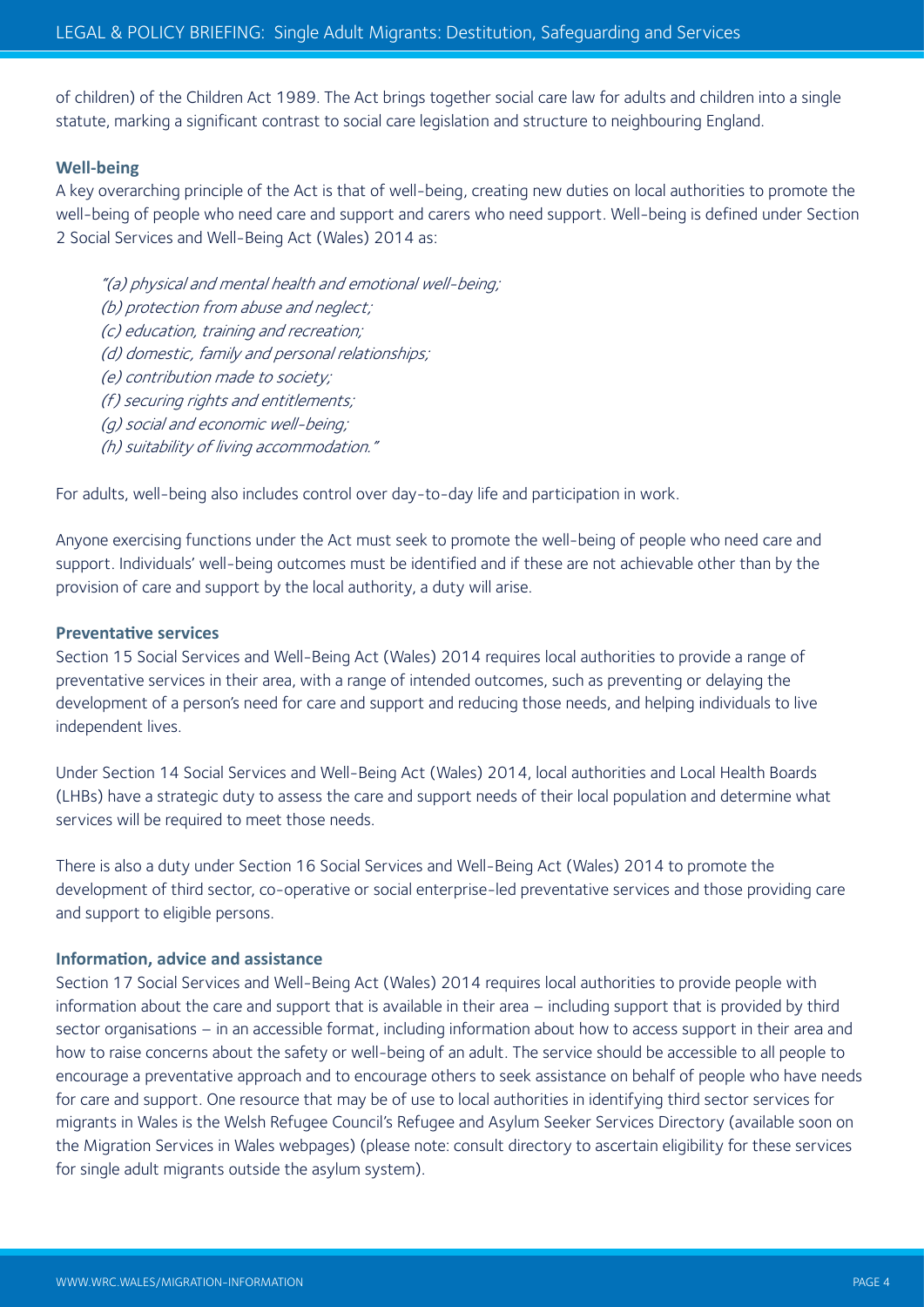#### **Voice and control**

There is an assumption underpinning the Social Services and Well-Being Act (Wales) 2014 that adults are best placed to make decisions about their own lives and judge their own well-being, based on their values and what matters to them. The statutory code of practice states that people have a right to be heard as individuals and citizens, and should have control over their own lives. They should be actively involved in making decisions about their lives, and care and support services should be arranged in ways that strengthen the voices of those with needs for care and support, including carers. There is a duty under Section 6 (2) Social Services and Well-Being Act (Wales) 2014 to have regard for a person's views, wishes and feelings, their culture, beliefs and languages, and to have regard to the importance of promoting and respecting the dignity of the individual.

#### **Safeguarding**

Safeguarding obligations are central to the Social Services and Well-being (Wales) Act 2014 and are included within the definition of well-being under its Section 2. A need for protection from abuse and neglect can bring a person within eligibility for care and support. Further, where the needs of an adult do not meet the eligibility criteria, there may still be a duty on the local authority to provide care and support to a person to protect them from abuse, neglect or harm, or the risk of abuse, neglect or harm.

'Abuse' is defined as "physical, sexual, psychological, emotional or financial abuse (and includes abuse taking place in any setting, whether in a private dwelling, an institution or any other place)". 'Neglect' is defined as "a failure to meet a person's basic physical, emotional, social or psychological needs, which is likely to result in an impairment of the person's well-being (for example, an impairment of the person's health...)" (Section 197 (1) Social Services and Well-Being Act (Wales) 2014). Examples of what constitutes abuse and neglect are provided in the Statutory Guidance on Part 7 of the Act.

The Social Services and Well-Being Act (Wales) 2014 provides a new statutory framework for the protection of adults experiencing, or at risk of experiencing, abuse or neglect. Section 126 Social Services and Well-Being Act (Wales) 2014 creates a duty on local authorities to investigate where it appears an adult with needs for care and support is at risk of abuse or neglect. Such enquiries should be completed within seven days, and comprise a screening (to check general factual accuracy of any referral); an initial evaluation (to collect, review and collate information); and a determination (given the outcome of the screening / initial evaluation what, if anything, should be done. This may include initiating a single or multi-agency investigation). Local authorities and authorised officers are given powers under Section 127 ('adult protection and support orders' (ASPOs)) enabling an authorised person to speak in private with a person suspected to be at risk (including entering premises), in order to determine whether that person is making decisions freely and to assess whether that person is an adult at risk and what should be done as a result. There is also a duty on local authorities and relevant partners<sup>3</sup> to report to a local authority where there is reasonable cause to suspect an adult is at risk of abuse or neglect.

<sup>3.</sup> (a) the local policing body and the chief officer of police for a police area any part of which falls within the area of the local authority;

<sup>(</sup>b) any other local authority with which the authority agrees that it would be appropriate to co-operate under this section; (c) the Secretary of State to the extent that the Secretary of State is discharging functions under sections 2 and 3 of the Offender Management Act 2007 in relation to Wales;

<sup>(</sup>d) any provider of probation services that is required by arrangements under section 3(2) of the Offender Management Act 2007 to act as a relevant partner of the authority;

<sup>(</sup>e) a Local Health Board for an area any part of which falls within the area of the authority;

<sup>(</sup>f) an NHS trust providing services in the area of the authority;

<sup>(</sup>g) the Welsh Ministers to the extent that they are discharging functions under Part 2 of the Learning and Skills Act 2000;

<sup>(</sup>h) such a person, or a person of such description, as regulations may specify.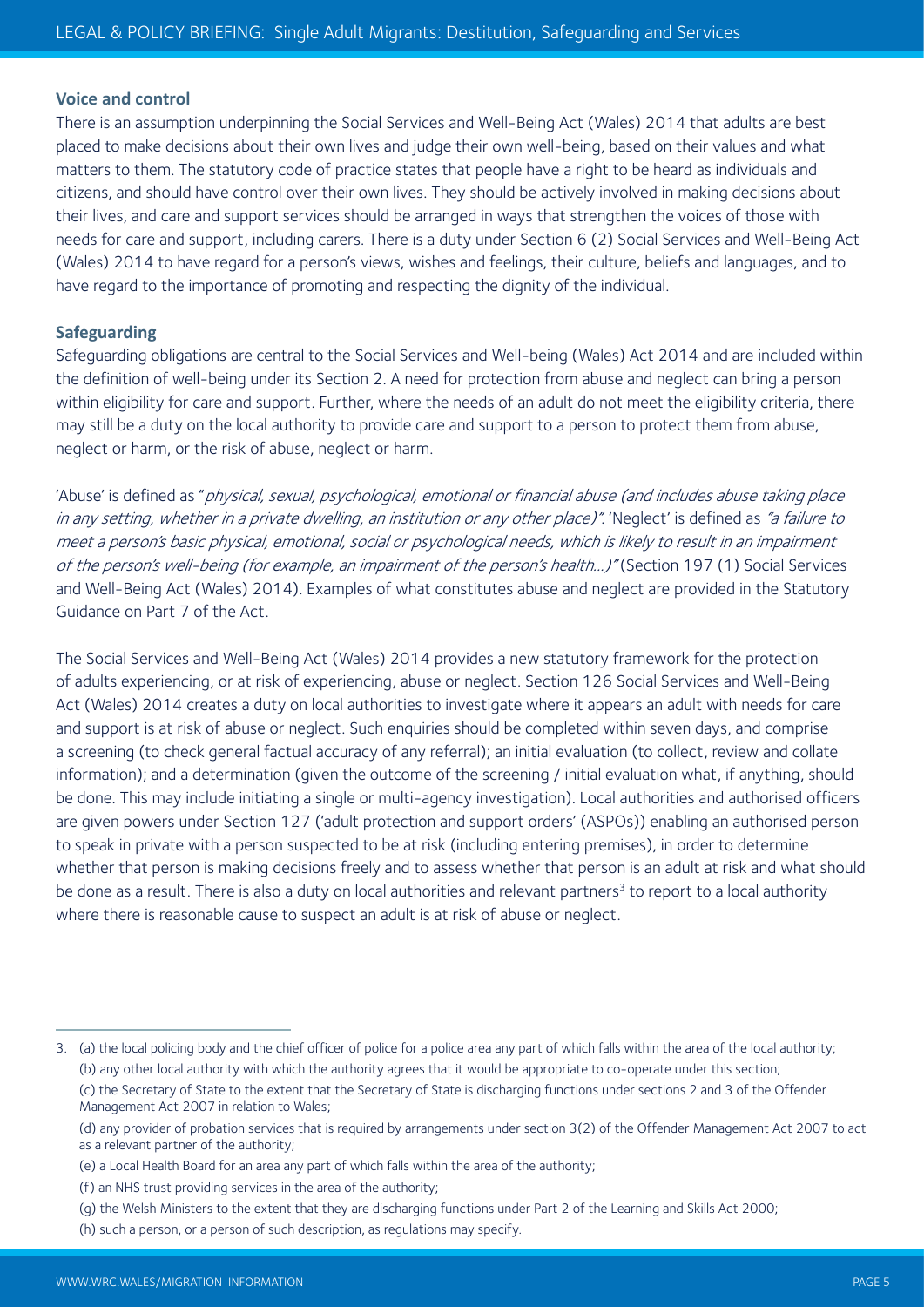#### **National eligibility framework**

The Social Services and Well-Being Act (Wales) 2014 provides a national eligibility framework for care and support, replacing local eligibility frameworks and aims to ensure that there is a consistent approach to the determination of eligibility across Wales.

#### **How might migrants be affected differently by the provisions of the Act?**

Adults who are subject to immigration control (see section immediately below for definition) are to be assessed for care and support in the same way as any other adult, but there will be additional considerations which need to be made, as highlighted in this briefing. Section 46 Social Services and Well-Being Act (Wales) 2014 details exclusions to the provision of care and support under the Act affecting single adults who are subject to immigration control. It states:

"Section 46: Exception for persons subject to immigration control (1) A local authority may not meet the needs for care and support of an adult to whom section 115 of the Immigration and Asylum Act 1999 ("the 1999 Act") (exclusion from benefits) applies and whose needs for care and support have arisen solely -

(a) because the adult is destitute, or (b) because of the physical effects, or anticipated physical effects, of being destitute."

This means that for people who are subject to immigration control and are seeking support from local authorities under Section 35 Social Services and Well-Being Act (Wales) 2014, a key consideration within the assessment process (differentiating it from assessments for those who are not subject to immigration control) is whether a person's need for care and support has arisen from the physical effects of their situation of destitution. In other words, to be eligible, their need for care and support must be independent of the impact on their health and wellbeing of being destitute or the anticipated effect of being destitute.

#### **Devolved and non-devolved areas of law**

Whilst social care is a devolved area of law and policy, immigration and welfare benefits remain the responsibility of the UK government. This means that whilst *restrictions* to services may originate from non-devolved legislation, entitlements to services may be enshrined in devolved legislation (more details is given on the interplay between immigration restrictions and social care entitlements, below). One important exception is that aftercare services under Section 117 Mental Health Act 1983 are not repealed in Wales by Social Services and Well-Being Act (Wales) 2014.

# **Destitution and welfare exclusions**

Welfare benefit exclusions affect certain migrants who have no recourse to public funds (NRPF). Section 115 Immigration and Asylum Act 1999 states that certain groups of people that are 'subject to immigration control' will have 'no recourse to public funds', affecting their entitlement to claim public funds as listed in the Immigration Rules.4 Public funds is a term for a list of welfare benefits and housing-related services that are listed under Paragraph 6 of the Immigration Rules and includes Housing Benefit, Income-based Jobseekers Allowance, Child Benefit and Tax Credits.

Publicly-funded services such as the NHS, education and legal aid (to name but a few) do not count as public funds and therefore having NRPF does not preclude people from accessing those services. However, separate eligibility processes apply. **Support under Social Services and Well-being (Wales) Act 2014 is not a public fund** and having NRPF as a condition of a person's leave to enter or remain in the UK does not exclude people from support under the Act's provisions.

<sup>4.</sup> https://www.gov.uk/government/uploads/system/uploads/attachment\_data/file/434528/20150424\_immigration\_rules\_introduction. pdf.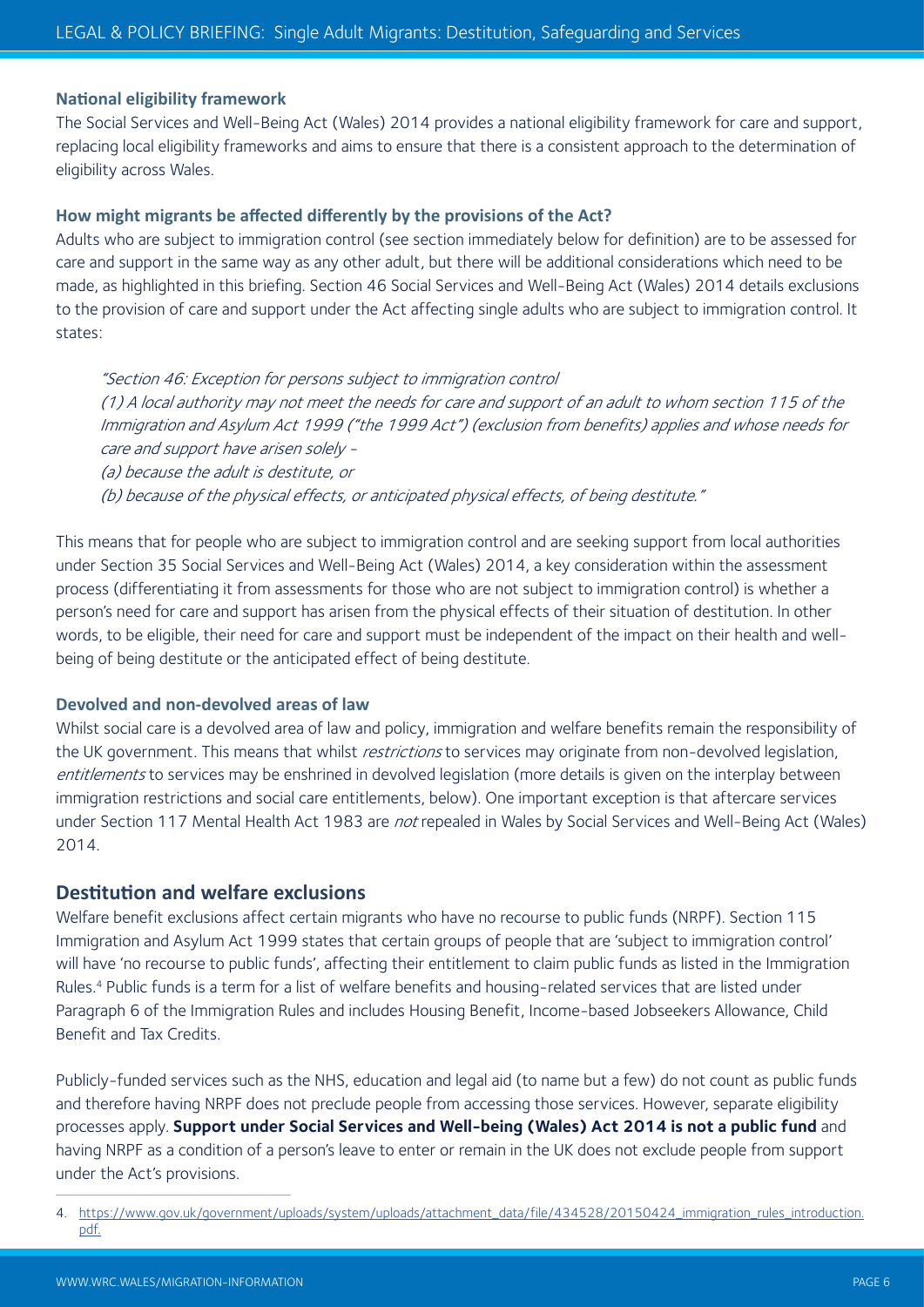#### **Who has NRPF?**

Groups of people that are subject to immigration control and have no recourse to public funds are: people who require leave to enter or remain in the UK but do not have it (e.g. visa overstayers, illegal entrants, refused asylum seekers); those who have leave to enter or remain in the UK on the condition of having NRPF (e.g. certain people on visas, people granted Limited Leave to Remain (LLR) under certain immigration routes (more information below)); or people who have leave to enter or remain in the United Kingdom given as a result of a maintenance undertaking (meaning a written undertaking given by another person to be responsible for that person's maintenance and accommodation).

Citizens of European Economic Area (EEA) countries (referred to in this Briefing as 'mobile EU citizens') are not subject to immigration control and do not have NRPF. EU law outlines the circumstances in which mobile EU citizens can and cannot access certain welfare benefits, and these are codified into UK law under the Immigration (European Economic Area) Regulations 2006 and its many amendments. A detailed consideration of these entitlements and restrictions applying to mobile EU citizens living in Wales is provided in another Legal and Policy Briefing in this Migration Services in Wales series: *Migrants' Entitlements to Welfare Benefits in Wales*, available at: http:// migration.wales/migration-information/legal-briefings. Where mobile EU citizens are not entitled to welfare benefits, they may be eligible for alternative accommodation and financial support under the Social Services and Well-Being Act (Wales) 2014 and to other services to meet eligible needs for care and support under the Act, according to the assessment process detailed in this Briefing.

#### **Asylum seekers and refused asylum seekers**

Asylum seekers and refused asylum seekers are excluded from welfare benefits and housing services by the individual eligibility conditions of these benefits and services. Asylum seekers who are destitute are instead eligible for accommodation and financial support provided by the Home Office under Section 95 Immigration and Asylum Act 1999 ('asylum support') when their asylum claim (including claims under Article 3 ECHR) and any appeals are outstanding. This support is generally provided in dispersal areas across the UK, including in Wales, via contractors. Asylum support under Section 95 Immigration and Asylum Act 1999 ceases 28 days after a person's claim is all appeal rights-exhausted (ARE).

Under current arrangements, refused asylum seekers who are destitute are eligible for support under Section 4 Immigration and Asylum Act 1999 if they meet certain conditions, including that they are taking all reasonable steps to leave the UK, however subsistence payments are at a lower rate than under Section 95 Immigration and Asylum Act 1999 and are provided on a prepaid card. Information on the eligibility process for asylum support and the provision of services for asylum seekers and refused asylum seekers is available at: https://www.gov.uk/asylumsupport/overview.

The Immigration Bill 2015 proposes the repeal of Section 4 Immigration and Asylum Act 1999. If the Bill is passed, support to refused asylum seekers will only be provided in exceptional circumstances, under a new power: Section 95A Immigration and Asylum Act 1999. The detail of what constitutes exceptional circumstances, including those who have a 'genuine barrier to leaving the UK' will be detailed in forthcoming regulations.

#### **People fleeing domestic violence**

People in the UK on spouse visas are subject to immigration control and, generally speaking, have NRPF. However, special arrangements are in place for those on spouse visas whose relationship permanently breaks down due to domestic violence and want to settle in the UK. In such circumstances, applications to the Home Office can be made under the Domestic Violence Rule (DVR) for Indefinite Leave to Remain (ILR), and in the period this application is being prepared by the applicant and considered by the Home Office, applicants can apply for a specific form of leave that will give them temporary access to welfare benefits, under a scheme called the Destitution Domestic Violence (DDV) Concession.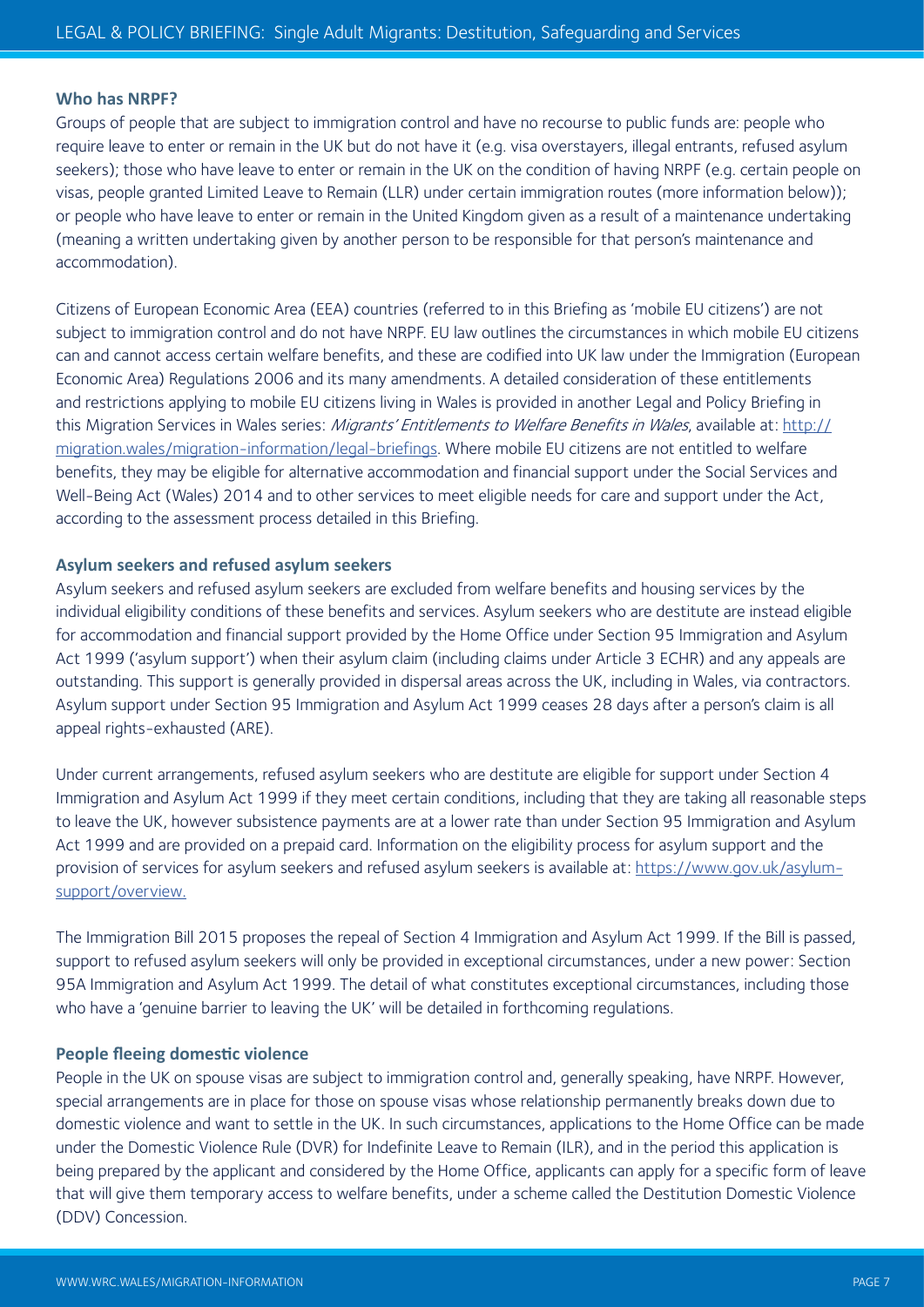To apply for the DDV Concession, applicants are required to notify the Home Office of their request to access public funds by completing and returning the DDV Concession application form: https://www.gov.uk/government/ publications/application-for-benefits-for-visa-holder-domestic-violence. A range of organisations in Wales, such as BAWSO, the Welsh Refugee Council, or a legal representative can provide assistance to applicants.

People fleeing domestic violence who are not mobile EU citizens, who have NRPF and do not have leave to enter the UK on a spouse visa may be entitled to accommodation and financial support under Section 35 Social Services and Well-being (Wales) Act 2014 if they have eligible needs for care and support. Those who do not have eligible needs for care and support and do not have dependent children, will be ineligible for support under the Social Services and Well-being (Wales) Act 2014.

#### **People granted Limited Leave to Remain (LLR) under certain immigration routes**

People granted Limited Leave to Remain (LLR) under certain immigration routes (the long residence rules; parent and partner 10 year routes to settlement; and outside the rules on the basis of their family or private life) may have the NRPF condition attached to their leave, potentially up to the point that they are granted Indefinite Leave to Remain (ILR). However, in exceptional circumstances, leave may be granted with access to public funds, including where a family is currently supported by a local authority and the Home Office believes them to be destitute.

#### **Zambrano carers**

Carers of people who have nationality of a European Economic Area (EEA) country and are from outside the EEA may derive an EU right of residence if they are the primary carer of that person, following the European Court of Justice case of *Zambrano [2011] EUECJ C-34/09*. People deriving their EU right of residence under the Zambrano ruling have the right to work but have NRPF. Local authorities must be able to recognise when someone is a Zambrano carer as there is no requirement for them to have documentation from the Home Office to confirm this. Zambrano carers may wish however to seek advice in order to document their status.

#### **Migrants not excluded from accessing welfare benefits**

Migrants with certain administrative statuses are not excluded from accessing welfare benefits by the NRPF policy and may be entitled depending on the eligibility processes of individual welfare benefits. These include people with refugee status, humanitarian protection, people with Indefinite Leave to Remain (ILR) or permanent residence in the UK and people resettled to the UK on a resettlement programme. Whilst those with NRPF may seek care and support from local authorities under Section 35 Social Services and Well-being (Wales) Act 2014 on account of having needs for care and support, their accommodation (if not arranged and funded privately) could be met through mainstream housing-related services, rather than through the provision of accommodation (and financial support) under Section 35 Social Services and Well-being (Wales) Act 2014. Indeed, under Section 48 Social Services and Well-being (Wales) Act 2014, local authorities in Wales do not have powers under the Act to provide services that would otherwise be available through mainstream housing services (under the Housing Act 1996).

#### **Assessments of need under Social Services and Well-Being Act (Wales) 2014**

Assessments of need for care and support for adults are undertaken under Section 19 Social Services and Wellbeing (Wales) Act 2014. Assessments are triggered where it appears to the local authority that a person has a need for care and support, regardless of their financial resources or presumed level of need. Individuals do not need to request an assessment, however they can refuse one, unless they lack capacity. There may however be an authorised person that is able make that decision on their behalf, or if they do not, the local authority may decide that it is in the person's best interest to undertake an assessment or because they suspect that they are experiencing or at risk of experiencing abuse or neglect.

Regulation 3 Care and Support (Assessment) (Wales) Regulations 2015 requires assessors to have the necessary skills, knowledge and competence to carry out assessments, and to have received appropriate training (including the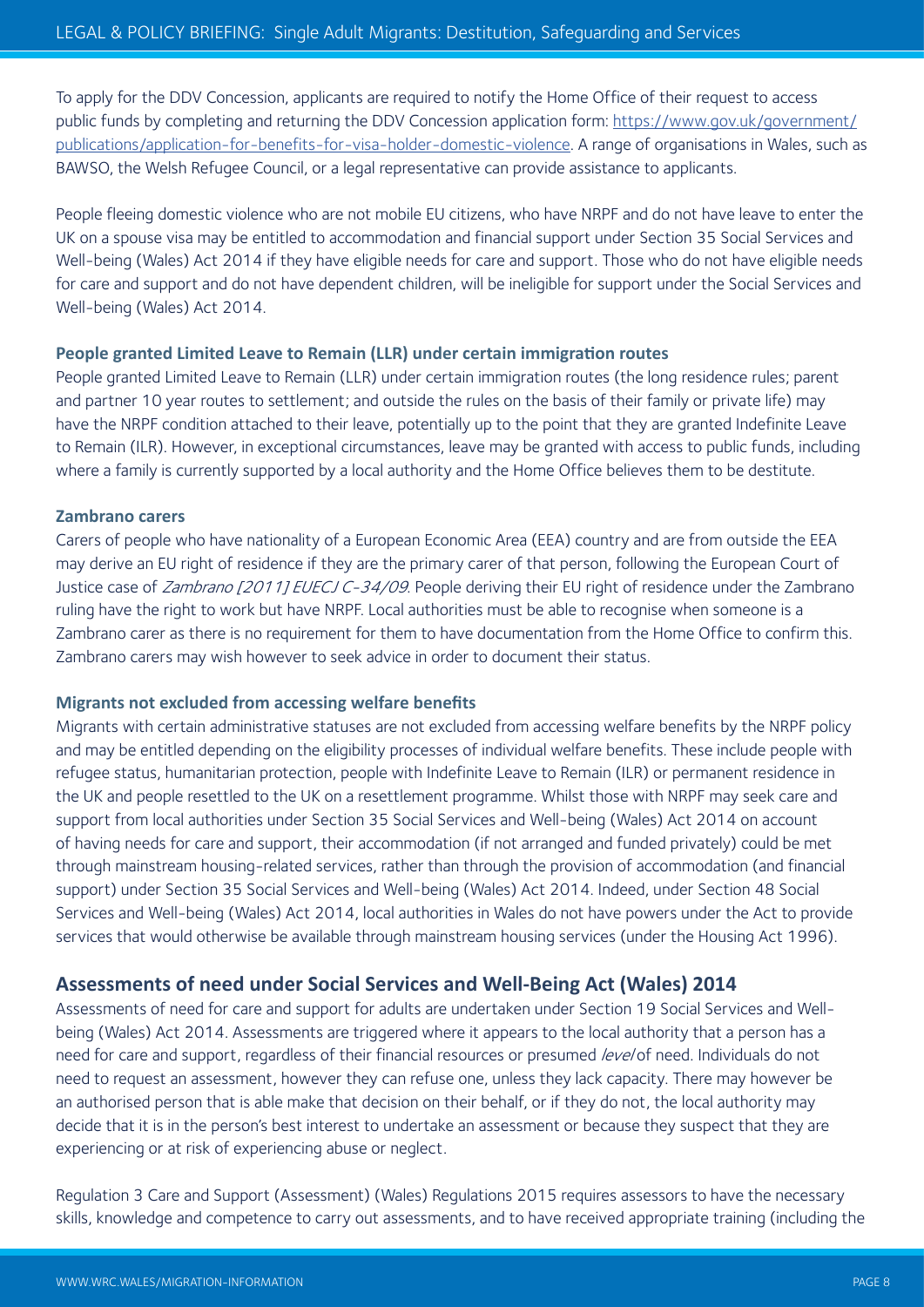additional requirements of the assessment process in respect of migrants). Each assessment must have a named assessor and the assessment must be shared with the person (and their carer, where appropriate). An assessment must be reviewed when significant changes in circumstances take place.

Section 19 Social Services and Well-being (Wales) Act 2014 requires local authorities to assess adults who are 'ordinarily resident' in their area who may require care and support to determine whether they need care and support, and if so, what those needs are. The assessment aims to ascertain whether there is a Section 35 Social Services and Well-being (Wales) Act 2014 duty on the local authority to provide care and support through the provision of services, such as those detailed in the Act's Section 34.

In the case of asylum seekers, local authorities should have regard for the judgment in the case of NASS v Westminster City Council (2002) UKHL 38 in which it was determined that the availability of Home Office accommodation and financial support to destitute asylum seekers under Section 95 Immigration and Asylum Act 1999 (then called 'National Asylum Support Service (NASS) support') should not be taken into consideration (considered 'otherwise available') in the assessment of need (then under Section 21 National Assistance Act 1948). The principle in NASS v Westminster City Council (2002) UKHL 38 has been reaffirmed in England under the Care Act 2015 in the case of SG v Haringey Council (2015) EWHC 2579 (admin).

#### **Ordinary residence**

'Ordinary residence' is not defined in the Social Services and Well-being (Wales) Act 2014 and in order to determine whether a person is 'ordinarily resident' in a local authority area, regard should be given to the principles established in the case of R v Barnet LBC ex parte Shah [1983] AC 309, where 'ordinary residence' was described as a person's: "…abode in a particular place or country which he has adopted voluntarily and for settled purposes as part of the regular order of his life for the time being, whether of short or long duration."

The Code of Practice on the exercise of social services functions in relation to part 11 (Miscellaneous and General) of the Social Services and Well-being (Wales) Act 2014 states that a determination of a person's ordinary residence should take into account factors such as time, intention and continuity, and the core principle in Shah i.e. a place that has been voluntarily adopted for a settled purpose, whether for a short or long duration.

If adults are in NHS accommodation, they retain their ordinary residence where they were living immediately prior to being in those institutions. Where a local authority places a person in a registered care home in another local authority area, they retain their ordinary residence in the original local authority area (Section 194(2) Social Services and Well-being (Wales) Act 2014). This does not extend to other forms of accommodation placements.

Where a person has no place of settled residence, the local authority where that person is present must assess a person's need for care and support and, where applicable, meet those needs.

#### **Section 19 Social Services and Well-being (Wales) Act 2014 assessments: key steps**

There are three broad steps under Social Services and Well-being (Wales) Act 2014 in determining an adult's eligibility for support under Section 35 Social Services and Well-being (Wales) Act 2014 where they are subject to immigration control (two where they are not), comprising:

- 1. Establishing whether an adult has needs for care and support;
- 2. If that person is subject to immigration control, determining whether a person's need for care and support arises due to the physical effects of destitution or the anticipated physical effects of destitution;
- 3. Determining whether the needs of the adult for care and support are eligible because they meet the eligibility criteria (as detailed in the Act's Regulations). As part of the eligibility test, it must be determined whether a person's needs can be met other than through the provision of care and support by the local authority or through preventative services.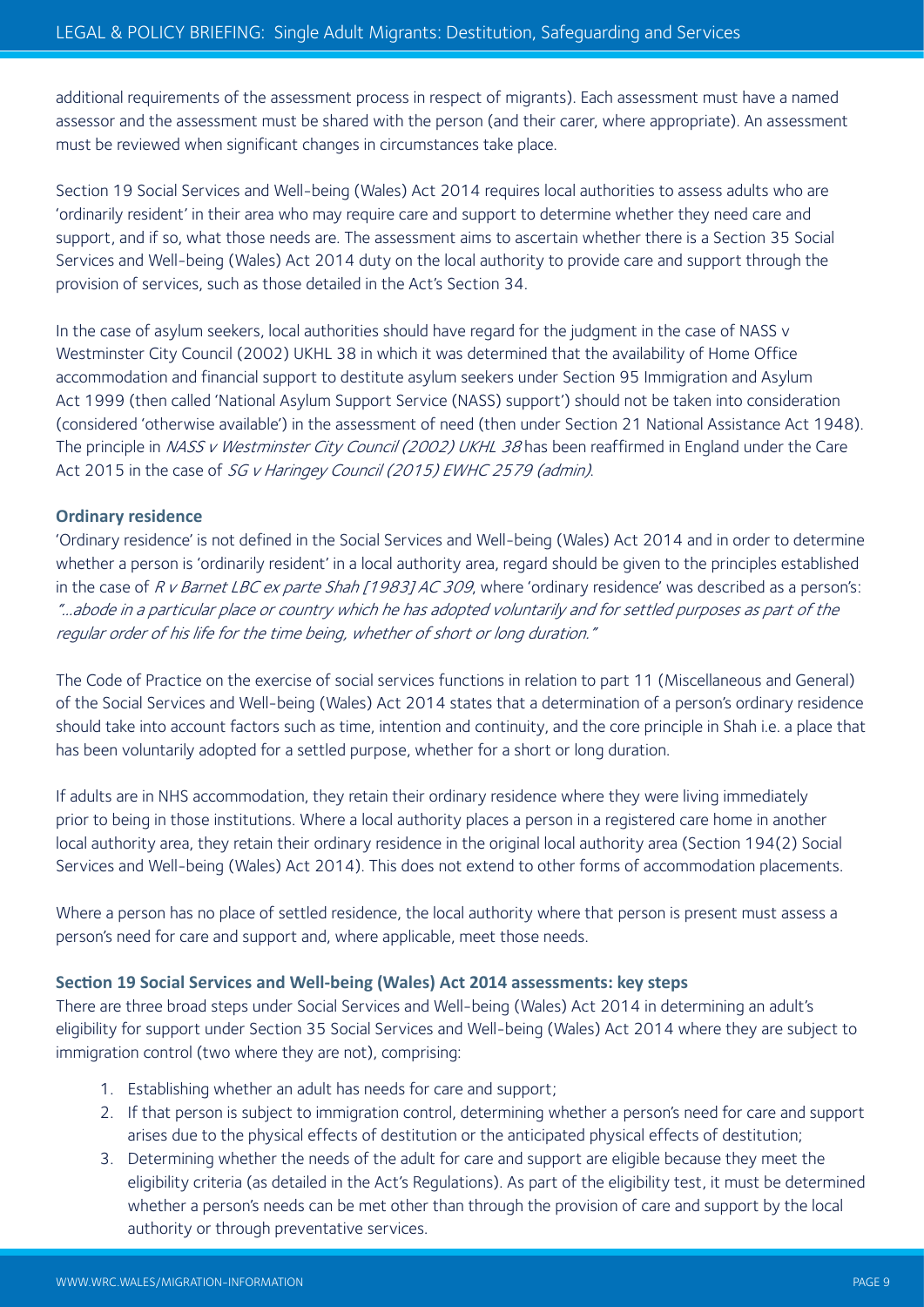Once a person's eligibility for care and support has been established, a local authority may undertake a financial assessment to determine whether the person should pay for the services being provided.

The Section 19 assessment must be undertaken in partnership with the individual and include an analysis of their circumstances, their personal outcomes<sup>5</sup>, what barriers they face in achieving those outcomes, any risks that may occur should those outcomes not be achieved and the person's strengths and capabilities. Additionally, the assessment must establish whether there is reasonable cause to suspect the adult is at risk. It must also consider whether the person would benefit from preventative services or information, advice and assistance. The assessment must involve carers, where feasible, and determine whether they are able and willing to provide care.

Once a person's needs for care and support are determined and they are subject to immigration control (see section above Who has NRPF? for more information), the local authority must determine whether the identified needs for care and support arise or do not arise as a result of the physical effects of destitution or the anticipated physical effects of destitution. In other words, would these needs exist independently of the physical effects or the anticipated effects of the person's situation of destitution? Destitution is defined under Section 46 (2) Social Services and Well-being (Wales) Act 2014, by linking directly to the definition of destitution under Section 95 Immigration and Asylum Act 1999, where it is defined as where a person appears to be destitute because they no not have any adequate accommodation and/or cannot meet their essential living needs, or are likely to become destitute within 14 days. 'Essential living needs' under Section 95 Immigration and Asylum Act 1999 are given a broad interpretation in the case of Refugee Action v SSHD [2014] EWHC 1033, to include toiletries, nappies and the means to maintain interpersonal relationships, meaning that those who cannot afford such things are considered to be destitute.

The third stage of the assessment process is the eligibility test. Once the adult's needs for care and support are determined, the local authority must assess whether those needs are eligible under The Care and Support (Eligibility) (Wales) Regulations 2015. Four conditions must be met in order for the adult's needs to be eligible. They are as follows:

- "1. The need arises from the adult's physical or mental ill-health, age, disability, dependence on alcohol or drugs, or other similar circumstances;
- 2. The need relates to one or more of the following (i) ability to carry out self-care or domestic routines; (ii) ability to communicate; (iii) protection from abuse or neglect; (iv) involvement in work, education, learning or in leisure activities; (v) maintenance or development of family or other significant personal relationships; (vi) development and maintenance of social relationships and involvement in the community; or (vii) fulfilment of caring responsibilities for a child;

3. The need is such that the adult is not able to meet that need, either -

(i) alone;

(ii) with the care and support of others who are willing to provide that care and support; or (iii) with the assistance of services in the community to which the adult has access; and

<sup>5.</sup> 'Personal outcomes' are defined in the Care and Support (Assessment) (Wales) Regulations 2015 as the outcomes which have been identified in relation to a person in accordance with section 19(4)(a), 21(4)(b) or 24(4)(c) or (d) of the Act.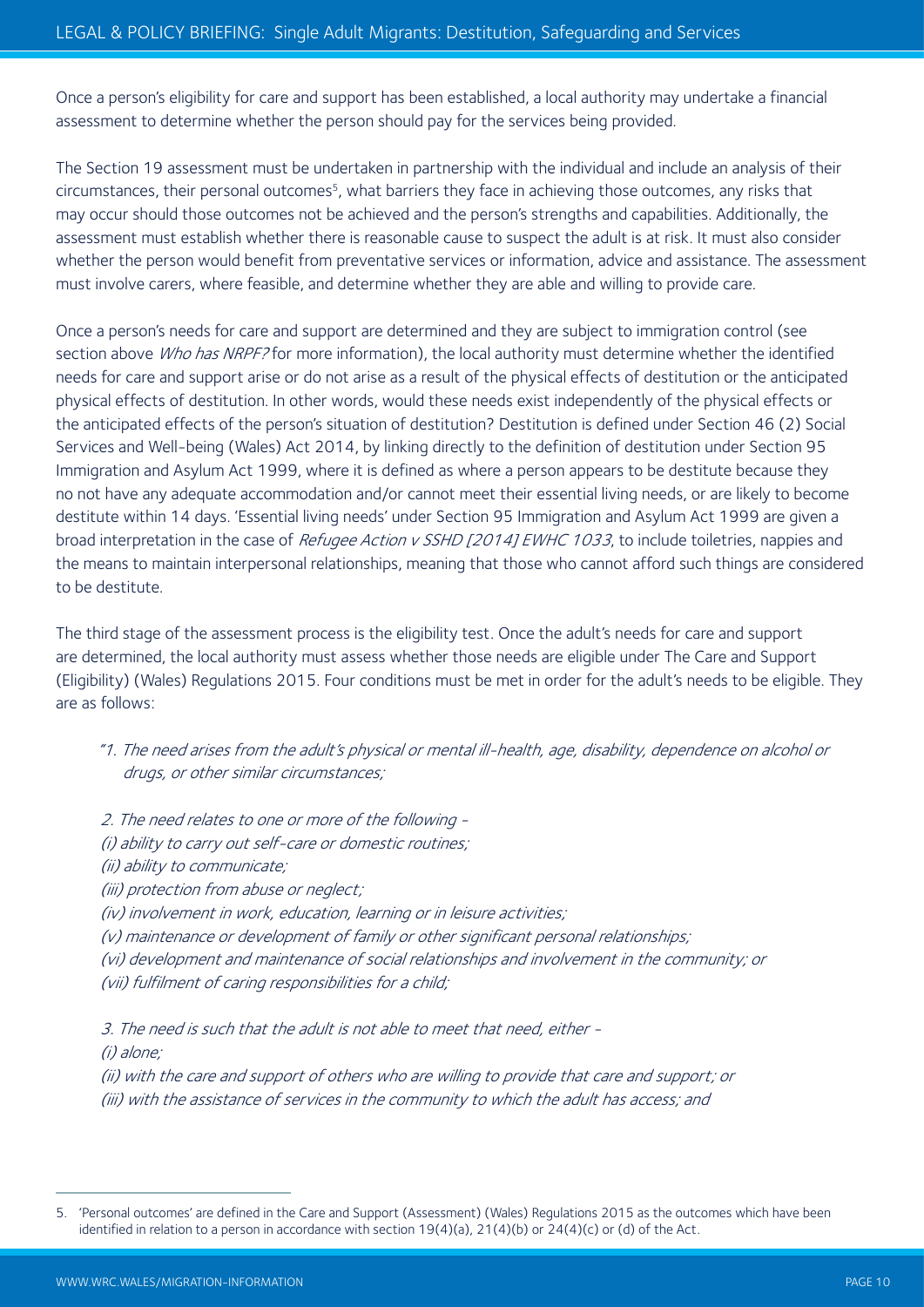4. The adult is unlikely to achieve one or more of the adult's personal outcomes unless - (i) the local authority provides or arranges care and support to meet the need; or (ii) the local authority enables the need to be met by making direct payments."

The case of SG v Haringey Council (2015) EWHC 2579 (admin) in England in relation to eligibility for accommodation under the Care Act 2014 is illustrative in Wales. In this case, it was determined that the principles of the previous assessment of eligibility for accommodation under Section 21 National Assistance Act 1948 still apply under the Care Act 2014 in England i.e. where a person's need for care and support must be related to their accommodation in order to be eligible for accommodation as part of the local authority's care package.

A person will be eligible for care and support where their needs can only be met through a care and support plan provided by the local authority, and the local authority will have to establish whether those needs can be met by the person's family/friends, their carer or by services in the third sector.

Summary of steps:

- 1. What are the adult's needs for care and support?
- 2. Do these needs arise from the physical effects of destitution or the anticipated physical effects of destitution?
- 3. Do these needs meet the eligibility criteria as stipulated in the The Care and Support (Eligibility) (Wales) Regulations 2015 and can those needs and well-being outcomes be met other than through the provision of care and support by the local authority?

Where the needs of an adult do not meet the eligibility criteria however, there may still be a duty on the local authority to provide care and support to a person to protect them from abuse, neglect or harm, or the risk of abuse, neglect or harm.

#### **Aftercare services under Section 117 Mental Health Act 1983**

Under Section 117 Mental Health Act 1983, local authorities and the NHS have a joint duty to provide aftercare services to people who have been compulsorily detained under Sections 3, 37, 45A, 47 or 48 Mental Health Act 1983. The Social Services and Well-Being (Wales) Act 2014 leaves Section 117 Mental Health Act 1983 (aftercare services) intact. Please see the Code of Practice for Wales concerning the Mental Health Act 1983 for further information about the assessment process and provision of services.<sup>6</sup>

Aftercare services may comprise a range of support, including the provision of supported accommodation (in a nursing home, for example), to prevent readmission. Ordinary accommodation (in the private rented sector, for example) cannot be provided under Section 117 Mental Health Act 1983 (Bromley and Greenwich v Mwanza 2010 EWHC 1462). For people with NRPF, accommodation can either be provided under Section 117 Mental Health Act 1983 as part of the aftercare package (if supported accommodation to reduce risk of readmission is required) or if the adult doesn't qualify for such accommodation they would need to be assessed under the Social Services and Well-being (Wales) Act 2014 for their eligibility for ordinary accommodation. In such circumstances, the person must have eligible needs and the relevant assessment process should be followed (see previous section Section 19 Social Services and Well-being (Wales) Act 2014 assessments: key steps).

No immigration exclusions apply in respect of the Mental Health Act 1983, including its Section 117. However, some categories of migrants are excluded<sup>7</sup> from support under Social Services and Well-being (Wales) Act 2014 by

<sup>6.</sup> The code of practice is currently being updated.

<sup>7.</sup> NB consequential amendments to primary legislation to this effect are pending and this briefing is drafted assuming the relevant exclusions will come into force.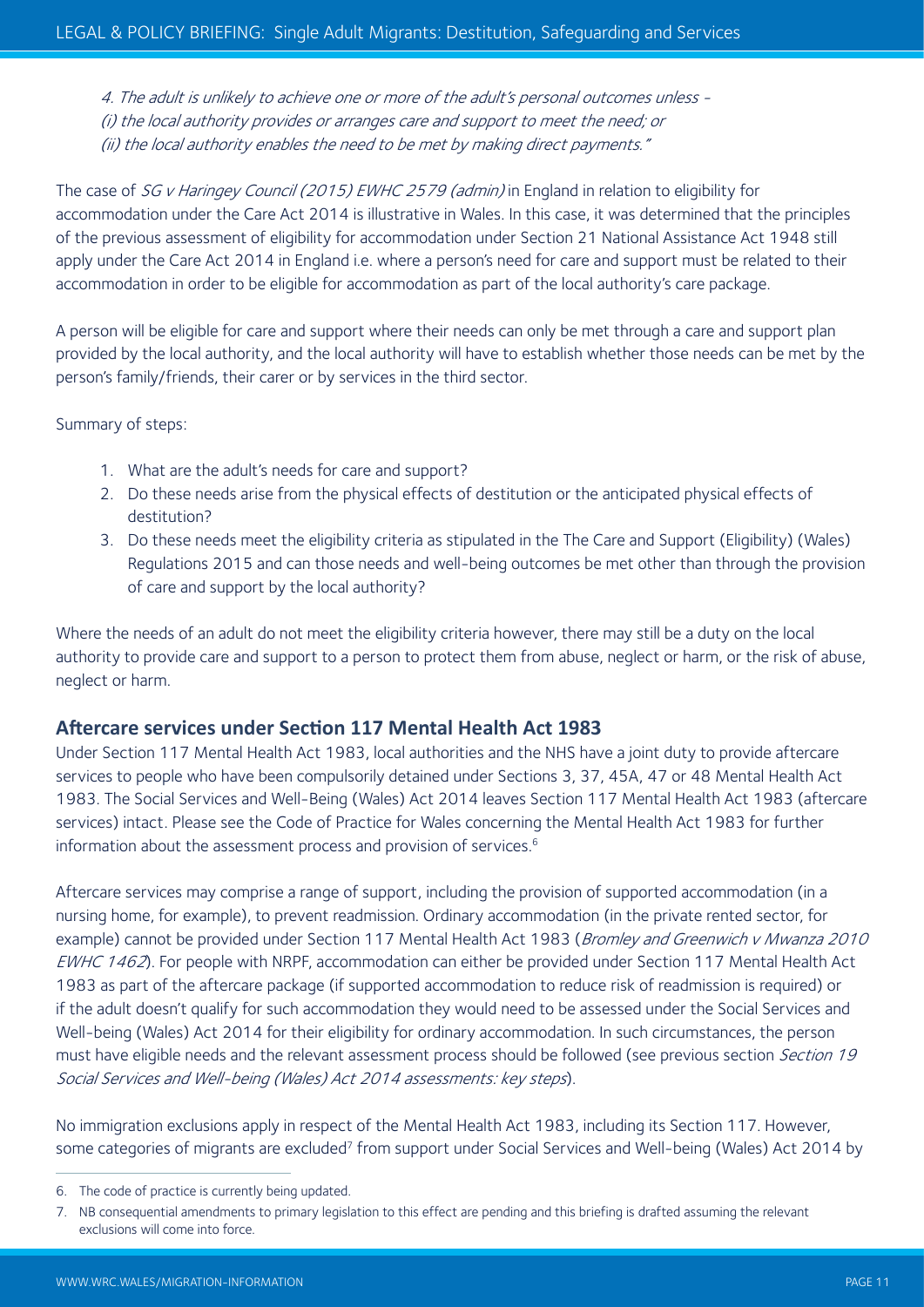Schedule 3 Nationality, Immigration and Asylum Act 2002 (more below). Where this is the case, their entitlement to ordinary accommodation under Section 35 Social Services and Well-being (Wales) Act 2014 as part of a Section 117 Mental Health Act 1983 aftercare package, will be subject to a Human Rights Assessment (more below).

#### **Assessments of carers**

Assessments of carers take place under Section 24 Social Services and Well-Being Act (Wales) 2014 and apply to carers of all ages. Carers assessments are triggered where it appears to a local authority that there is a need, however the duty to assess carers does not arise when an assessment is refused and the person has capacity. A joint carers and adult's assessment may also be undertaken under Section 28 Social Services and Well-Being Act (Wales) 2014.

The Social Services and Well-Being Act (Wales) 2014 defines 'carers' as "a person who provides or intends to provide care for an adult or a disabled child" but does not include those who provide this care and support under or by virtue of a contract or as voluntary work.

Section 24 carers assessments must determine the carer's personal outcomes and must take into consideration whether a carer is able and willing to provide care and support (the local authority cannot assume that they are willing and/or able to continue providing care). There are four conditions that must be met for a carer to be eligible for support. A carer will meet the eligibility criteria under the Care and Support Eligibility (Wales) (Regulations) 2015 if their needs arise as a result of providing care for an adult with needs for care and support or a disabled child. Secondly, their need must relate to one or more of the following:

- (i) ability to carry out self-care or domestic routines;
- (ii) ability to communicate;
- (iii) protection from abuse or neglect;
- (iv) involvement in work, education, learning or in leisure activities;
- (v) maintenance or development of family or other significant personal relationships;
- (vi) development and maintenance of social relationships and involvement in the community; or
- (vii) in the case of an adult carer, fulfilment of caring responsibilities for a child;
- (viii) in the case of a child carer, achieving developmental goals;

Thirdly, in order to be eligible the carer cannot meet the need alone, with the support of others who are willing to provide that support; or with the assistance of services in the community to which the carer has access. Fourthly, it must be determined whether the carer will be unlikely to achieve one or more of their personal outcomes unless -

- (i) the local authority provides or arranges support to the carer to meet the carer's need;
- (ii) the local authority provides or arranges care and support to the person for whom the carer provides care, in order to meet the carer's need; or
- (iii) the local authority enables the need to be met by making direct payments.

The duty to meet the support needs of adult carers are provided under Sections 40 and 41 Social Services and Well-Being Act (Wales) 2014 and can include services listed under its Section 34 (how to meet needs). There is no duty to meet the support needs of a carer when the needs of the adult they are caring for have arisen from the physical effects of destitution or the anticipated physical effects of destitution (Section 46 (4) Social Services and Well-Being Act (Wales) 2014).

Services to carers under Section 40 and 41 Social Services and Well-Being Act (Wales) 2014 are excluded for some categories of migrants by Schedule 3 Nationality, Immigration and Asylum Act 2002, and therefore subject to a Human Rights Assessment (more below).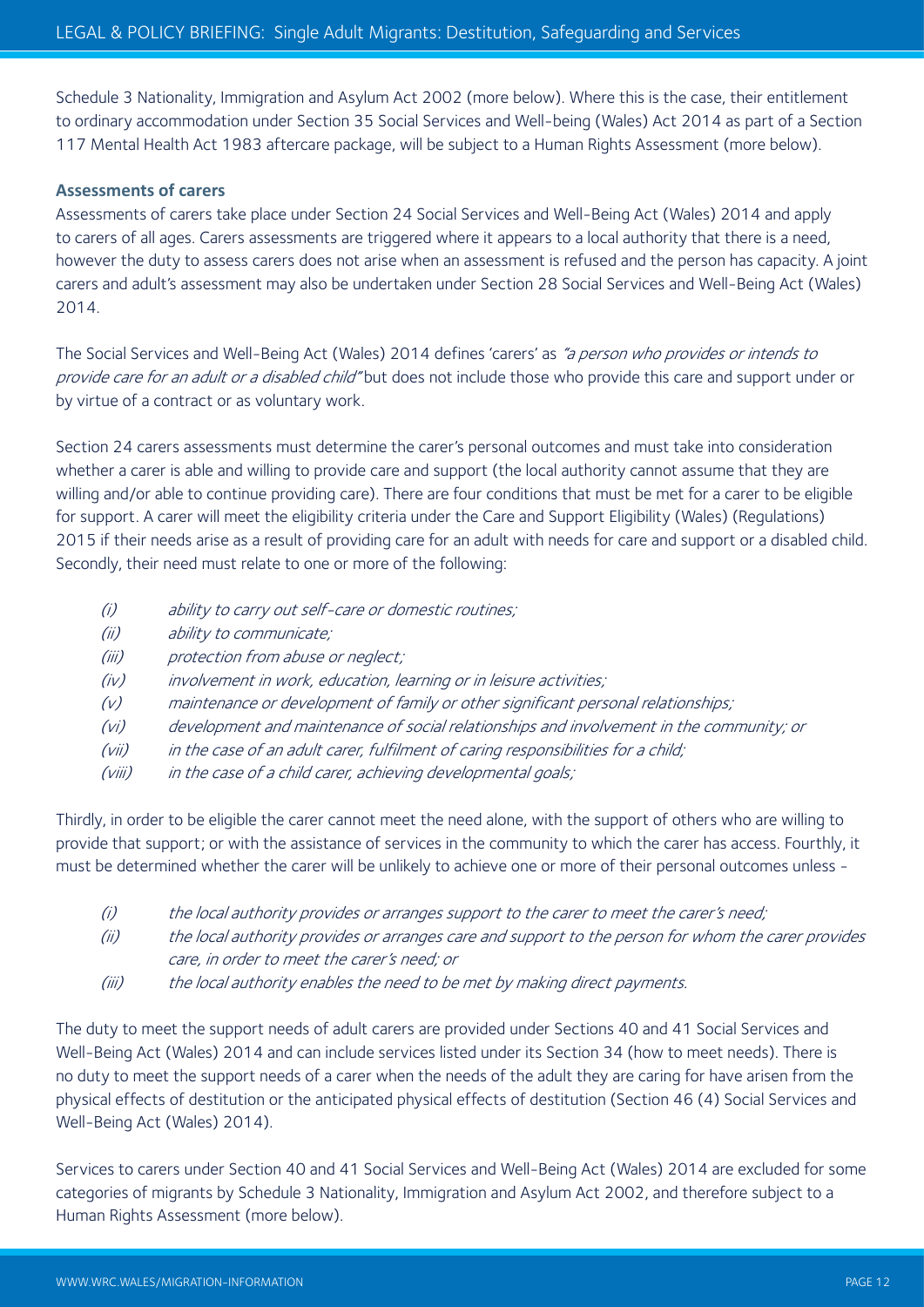#### **Immigration restrictions on support provided by local authorities**

Some categories of migrants are excluded from receiving support under Part 4 Social Services and Well-being (Wales) Act 2014 (duties to meet needs of children, adults and carers) by Schedule 3 Nationality, Immigration and Asylum Act 2002 (NIAA). These five groups are:

- nationals of EEA countries;
- people granted refugee status in other EEA countries;
- refused asylum seekers who have failed to comply with removal directions;
- people unlawfully in the UK (including visa overstayers and illegal entrants); and
- refused asylum seeker families that have not taken reasonable steps to leave the UK voluntarily.

Local authorities must withhold services to people under statutes listed in Schedule 3 NIAA unless doing so would breach their rights under the European Convention of Human Rights (ECHR) and, if they are nationals of EEA countries, their rights under EU law.

For single adults who are migrants and do not fall into one of the excluded groups under Schedule 3 NIAA (e.g. asylum seekers, people with limited leave to remain) the assessment process as detailed in the section Section 19 Social Services and Well-being (Wales) Act 2014 assessments: key steps, is unaffected and the local authority continues to have a duty to meet eligible needs.

Where Schedule 3 NIAA applies because a person falls into one of the five excluded categories and they are seeking local authority support under the Social Services and Well-being (Wales) Act 2014, local authorities must assess whether the withholding or withdrawal of support would constitute a breach of human rights and EU rights, as appropriate. Many local authorities use the NRPF Network's Human Rights Assessment template, which is downloadable from the following webpage: http://www.nrpfnetwork.org.uk/guidance/Documents/Human%20 Rights%20Assessment%202012.doc.

For single adults excluded from local authority social services support, the Human Rights Assessment can be the lead assessment if the local authority has sufficient information to conclude that the person can return without undertaking a full needs assessment (R (N) v Coventry City Council 2008 EWHC 2786 (Admin)). Human Rights Assessments for single adults should be fact-specific, gathering evidence to assess whether the provision of Section 35 Social Services and Well-being (Wales) Act 2014 support is necessary to prevent a breach of human rights and, where applicable, rights under EU law. The facts of a person's circumstances should be presented in the assessment in the context of key test cases (detailed below) in order to formulate a series of recommendations for how the local authority plans to proceed in relation to the care and support needs of the person. Evidence available to local authorities and to people and their advocates in this process can be found from a number of authoritative sources, including:

- Home Office Country Information and Guidance reports: https://www.gov.uk/government/collections/ country-information-and-guidance
- Amnesty International Country information: https://www.amnesty.org/en/countries/

There are two broad scenarios in which a Human Rights Assessment may be carried out: firstly, where there is a legal or practical barrier for the person to return to their country of origin, in which case the local authority must assess what duties are owed to the person in Wales (by undertaking a Section 19 assessment of need for care and support). Secondly, where no such legal or practical obstacles are identified, the purpose of the assessment is to assess how the local authority might lawfully discharge its duties: through the provision of services in Wales under Section 35 Social Services and Well-being (Wales) Act 2014 or through assistance to the person in returning to their country of origin.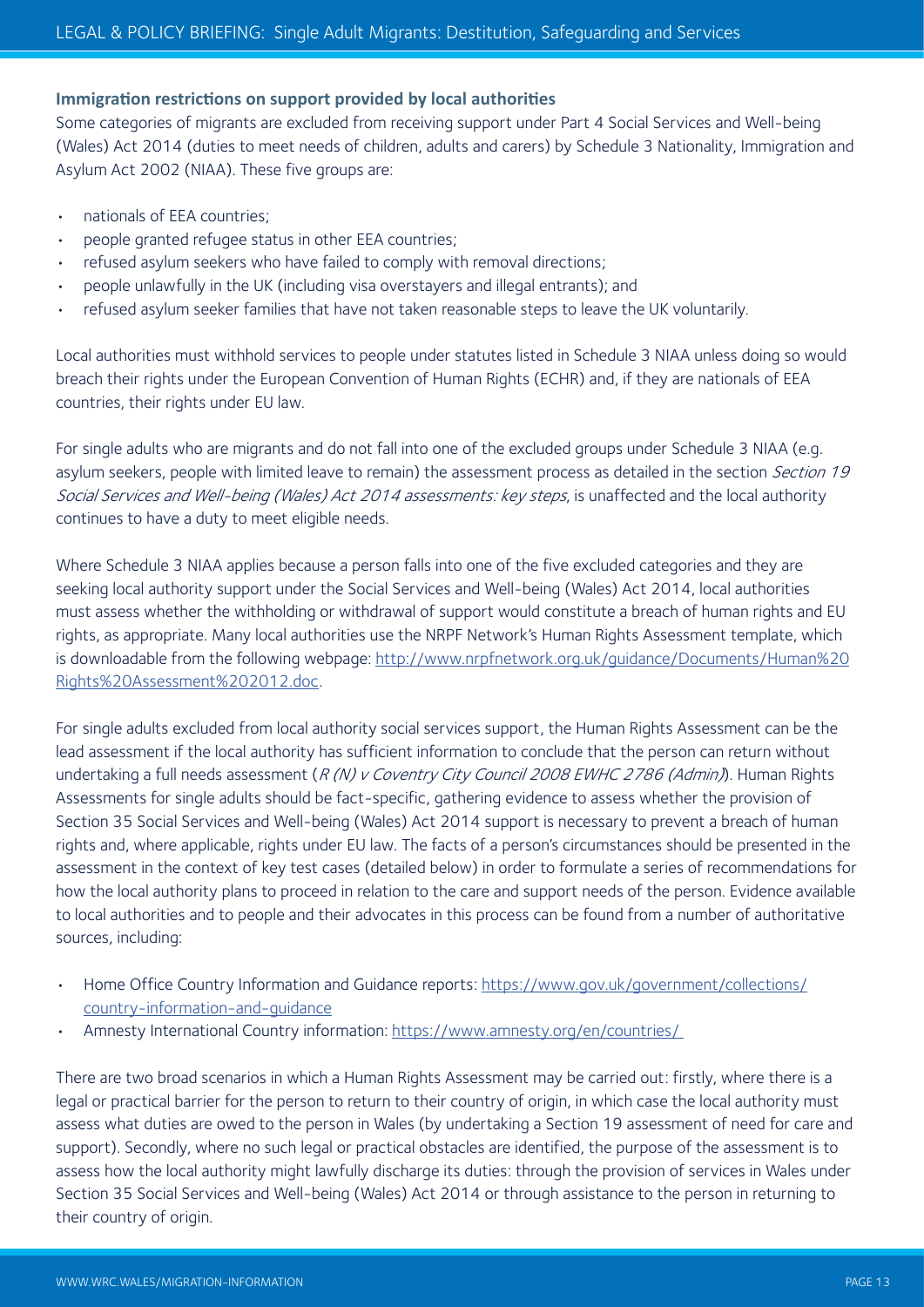#### **Legal and practical barriers to return**

Case law has established that where there is no legal or practical barrier to a person returning to the their country of origin, local authorities would not breach human rights should social services support be withheld or withdrawn ((AW and others) v Croydon LBC and others [2005] EWCA Civ 266). Examples of legal barriers to return include human rights applications to the Home Office (some immigration applications will not constitute a legal barrier to return if they are ones that can be made from outside of the UK). Practical barriers to return include health issues that prevent travel or a lack of travel documents, although these may be temporary.

Where a legal or practical barrier prevents a person from returning to their country of origin, local authorities should assess what duties are owed to that person in Wales by proceeding with the assessment of need for care and support under Section 19 Social Services and Well-being (Wales) Act 2014.

#### **Substantive Human Rights Assessment**

If no legal or practical obstacles to return are identified, local authorities must proceed by undertaking a substantive Human Rights Assessment. If a human rights breach is identified and a person cannot be expected to return to their country of origin, then the local authority must determine what care and support the person requires in Wales. If human rights concerns that haven't been presented to the Home Office are raised, legal advice can be sought to explore whether claimants have any enforceable rights to remain in the UK. For people that have received a decision on their immigration claim, human rights and related considerations may have been considered by the Home Office/ Immigration and Asylum Tribunal and can be used by local authorities as evidence in the Human Rights Assessment. Indeed local authorities have no powers to come to different conclusions, unless the person's circumstances or the circumstances in their country of origin have changed since the decision was issued. In such situations, the local authority can advise a person to seek immigration advice.

The purpose of the Human Rights Assessment is to assess whether the provision of services under Section 35 Social Services and Well-being (Wales) Act 2014 in Wales is necessary to prevent a breach of ECHR rights. As services under Part 4of the Social Services and Well-being (Wales) Act 2014 are excluded by Schedule 3 NIAA for the five groups of people detailed above, the provision of this support is not necessary if no ECHR breach would occur should the person return, and as such, a key principle underpinning the assessment is that of 'returnability.' Information about voluntary return services (arranged via the Home Office) is available at: https://www.gov.uk/ return-home-voluntarily/who-can-get-help.

The Human Rights Assessment for single adults with needs for care and support is, in effect, comprised of three components (the third only relating to mobile EU citizens). The first two components may have been considered in immigration applications and provide strong evidence for local authorities in developing their analysis:

#### **I. Article 3 ECHR – No one shall be subjected to torture or to inhumane or degrading treatment**

The local authority must consider whether return would cause a breach of Article 3 ECHR. The threshold for engaging Article 3 ECHR is high. The case of N v SSHD [2005] UKHL 31 provides a quide for assessing whether this threshold might be met on medical grounds because return to country of origin would subject them to torture or inhumane or degrading treatment. The test to be applied is whether the person is dying and whether they would die with dignity on return. In the case of De Almeida v Royal Borough of Kensington and Chelsea [2012] EWHC 1082, the courts ruled that Article 3 ECHR threshold had been reached and that the local authority had erred in refusing services, because the claimant was terminally ill and refusing him care and requiring him to return to Portugal would amount to 'inhuman treatment.'

#### **II. Article 8 ECHR – the right to private and family life**

Article 8 ECHR is not an absolute right and can be enjoyed in a person's country of origin. The rights of the person being assessed as well as their family members must be considered, with a focus on which relationships would be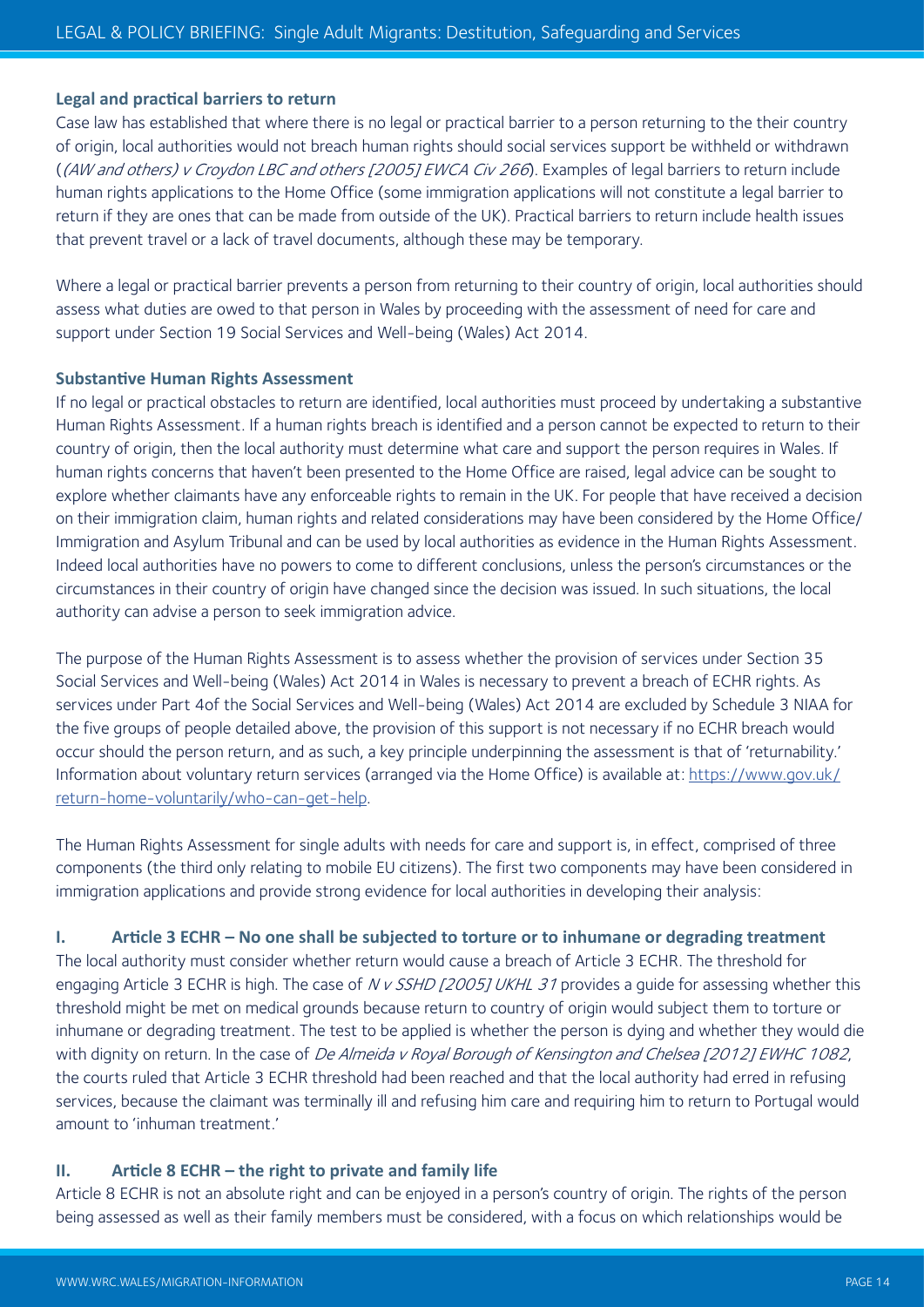affected if the person were to return. The strength of those relationships should be considered along with how those relationships could be maintained other than through the provision of Section 35 Social Services and Wellbeing (Wales) Act 2014 support e.g. through visits, telephone or Skype contact.

#### **III. Rights under EU law**

An assessment of potential breaches of EU rights should form part of the Human Rights Assessment where mobile EU citizens are requesting support from social services. Mobile EU citizens exercise their rights under EU law by being a qualified person under the Immigration (European Economic Area) Regulations 2006, rights that derive from the 'free movement' or 'citizens' directive. In order to be a qualified person, mobile EU citizens must be workers, self-employed, self-sufficient, students or jobseekers. Direct ascendant and descendant family members can derive their EU right to reside from a qualified person.

In the absence of case law dealing directly with the question of potential breaches of EU rights in the context of social services duties, local authorities must assess whether the provision of support under Section 35 Social Services and Well-being (Wales) Act 2014 is necessary to prevent a breach of EU rights. A breach of EU law may more clearly occur where the withholding or withdrawal of support would result in a mobile EU citizen being required to stop working; the withdrawal of support to the person where a person is exercising rights as a jobseeker would less likely result in such a breach. If no EU rights are being exercised, then no breach would occur.

A Human Rights Assessment should conclude by providing recommendations for how the local authority will proceed in light of the evidence presented and analysis of the person's circumstances. If it is the local authority's opinion that a breach of the person's human rights/EU rights would occur should a person return to their country of origin, they should proceed with a Section 19 Social Services and Well-being (Wales) Act 2014 assessment to determine a person's needs for care and support and what services should be put in place by the local authority to meet those needs. If it is the local authority's opinion that a breach of the person's human rights/EU rights would not occur should a person return to their country of origin, they may offer assistance to the person in arranging return, provide temporary assistance or enable friends/family to provide support, as appropriate.

# **Provision of services under Social Services and Well-being (Wales) Act 2014**

Once a person's needs for care and support have been determined and those needs meet the Act's eligibility criteria, the local authority has to provide the care and support necessary to meet their needs. However, local authorities also have discretionary powers to meet the care and support needs of an individual irrespective of the eligibility determination. Section 34 Social Services and Well-being (Wales) Act 2014 details the kinds of support that could be provided by local authorities to meet the eligible needs of a person, which includes accommodation in a care home or premises of some other type, and payments.<sup>8</sup> It also lists: care and support at home or in the community; services, goods and facilities; information and advice; counselling and advocacy; social work; payments (including direct payments); aids and adaptations; and occupational therapy. Note: there is no mention of travel, education, training or work in the kinds of support available to people under the Act.

The local authority must prepare a care and support plan for eligible adults under Section 54 Social Services and Well-being (Wales) Act 2014 which identifies their personal outcomes, what actions will be taken by the person and the local authority, what needs will be met through the delivery of care and support, how progress will be monitored and measured and what financial and other resources will be required. The duty to provide information and advice under Section 17 of the Act continues for the period eligible people are provided with care and support.

In the case of asylum seekers, local authorities should have regard for the judgment in the case of  $NASSV$ Westminster City Council (2002) UKHL 38 in which it was determined that where needs are eligible, the local authority would be required to meet all needs, including accommodation, financial support, and care and support.

8. For full list, see: http://www.legislation.gov.uk/anaw/2014/4/section/34.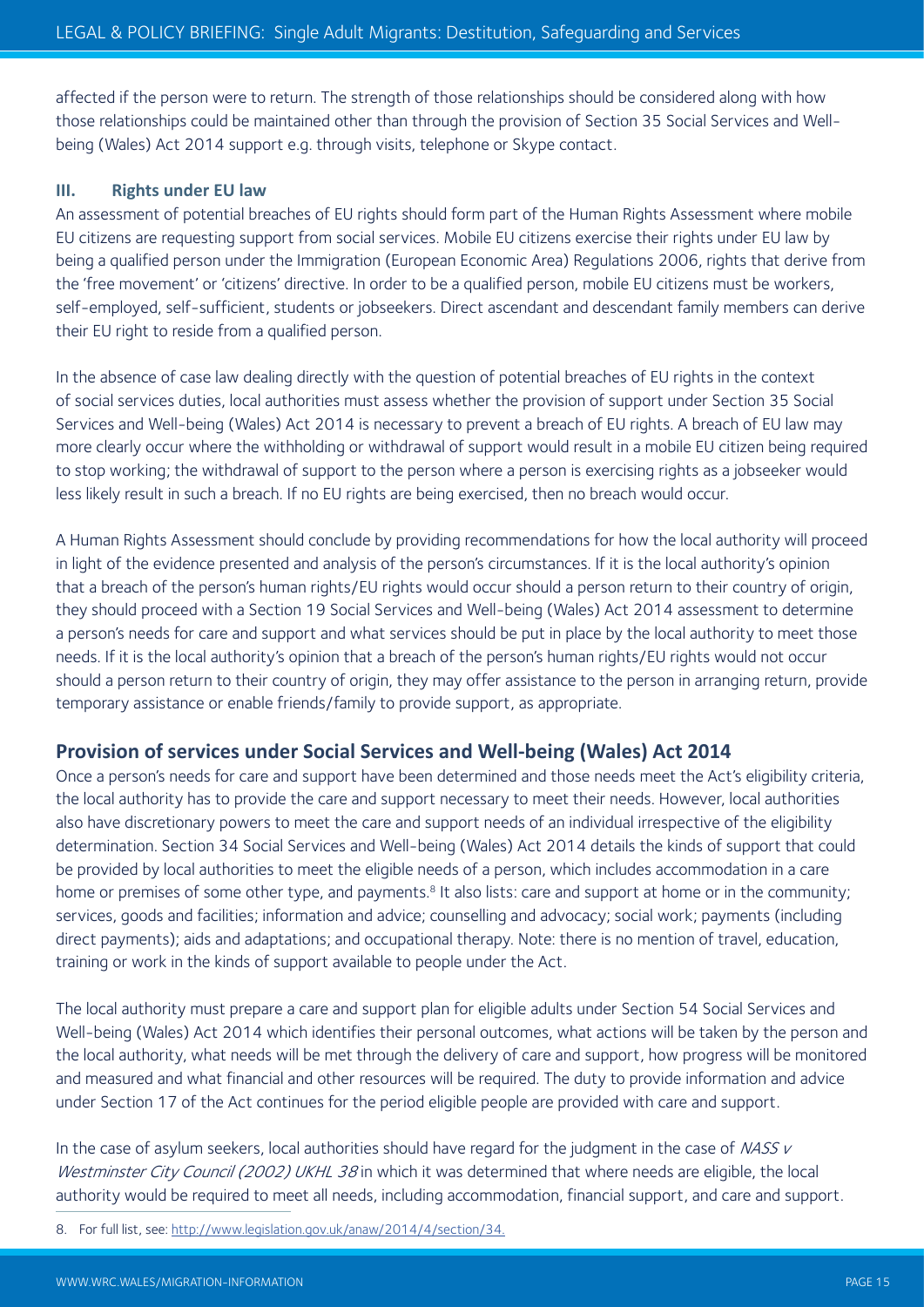In determining the level of financial support provided to adults under Section 35 Social Services and Well-being (Wales) Act 2014, the amounts provided under similar statutory provisions (e.g. Section 95 Immigration and Asylum Act 1999) and the case law on this question, whilst focusing on duties under Section 17 Children Act 1989 in England to families with dependent children, are illustrative.<sup>9</sup> The courts have not set a specific amount to be provided as subsistence payments. Rather it has been argued that the level of support should be determined by local authorities as part of the needs assessment, specific to the circumstances of children and families ( $C$ ,  $T$ , M & U v Southwark Council [2014] EWHC 3983); and that whilst having a standard subsistence rate across the local authority is lawful, it should allow for exceptions to be made in light of specific circumstances (PO v Newham Council [2014] EWHC 2561). In the case of Mensah & Bello v Salford City Council [2014] EWHC 3537, it was argued that providing at subsistence rates pegged to Section 4 Immigration and Asylum Act 1999 rates (£35.39 per person, per week) would meet the basic subsistence needs of families. Local authorities in Wales do not receive any central government funding to account for the specific costs incurred by single adults with no recourse to public funds being supported under Section 35 Social Services and Well-being (Wales) Act 2014.

# **Destitute, migrant single adults: support in the voluntary sector**

Some migrant single adults are not eligible for statutory support when they become destitute. These include those who are neither an asylum seeker or a refused asylum seeker that meets the conditions of Section 4 Immigration and Asylum Act 1999 support; a mobile EU citizen that is eligible for welfare benefits because they have a right to reside and, where applicable, are habitually resident; a person that has recourse to public funds because they have ILR, refugee status or another subsidiary protection status; and those who do not have eligible needs for care and support under the Social Services and Well-being (Wales) Act 2014.

Furthermore, some migrant single adults may have a legal right to some form of statutory accommodation and financial support, but in practice they have been unable to secure it.

Research by Ceri Hutton and Sue Lukes has identified seven models of accommodation and support for migrants with NRPF, as well as providing a resource to practitioners who are interested in developing such models. These are: hosting in spare rooms; providing rooms in a shared house with wrap-around support; providing rooms for migrants within mixed shared houses; communities of residents (migrant and non-migrant) living together; night shelters that are not dependent on Housing Benefit income; hostels with beds set aside for people with NRPF; and fundraising to pay rent for a migrant to live in a house or hostel.

Several organisations in Wales are members of the No Accommodation (NACCOM) network of accommodation providers to destitute migrants. These include Share Tawe in Swansea, who run a hosting scheme for destitute asylum seekers, Share Dydd, who run a hosting scheme in Cardiff, and Home4U, which offers accommodation to asylum seekers who are destitute in Cardiff.

At a strategic level, the Cardiff Destitution Network brings together organisations across Cardiff to look at ways of resolving destitution amongst asylum seekers through the sharing of information and pooling of expertise.

The Welsh Refugee Council (WRC) in Cardiff can provide short-term support to destitute asylum seekers and refugees. Support is in the form of cash payments of £10 per week and a food parcel. In Newport, the WRC can provide on-going support for destitute asylum seekers and refugees. This is not time-limited but clients' circumstances are regularly assessed to determine need and encourage the underlying cause of their destitution to be addressed. Support is in the form of cash payments of £10 per week and a food parcel. And in Swansea, the WRC has a small destitution fund to provide one-off and short-term support destitute asylum seekers and refugees.

<sup>9.</sup> NB: Section 49 Social Services and Well-being (Wales) Act 2014 places restrictions on the circumstances in which payments (other than direct payments) can be made.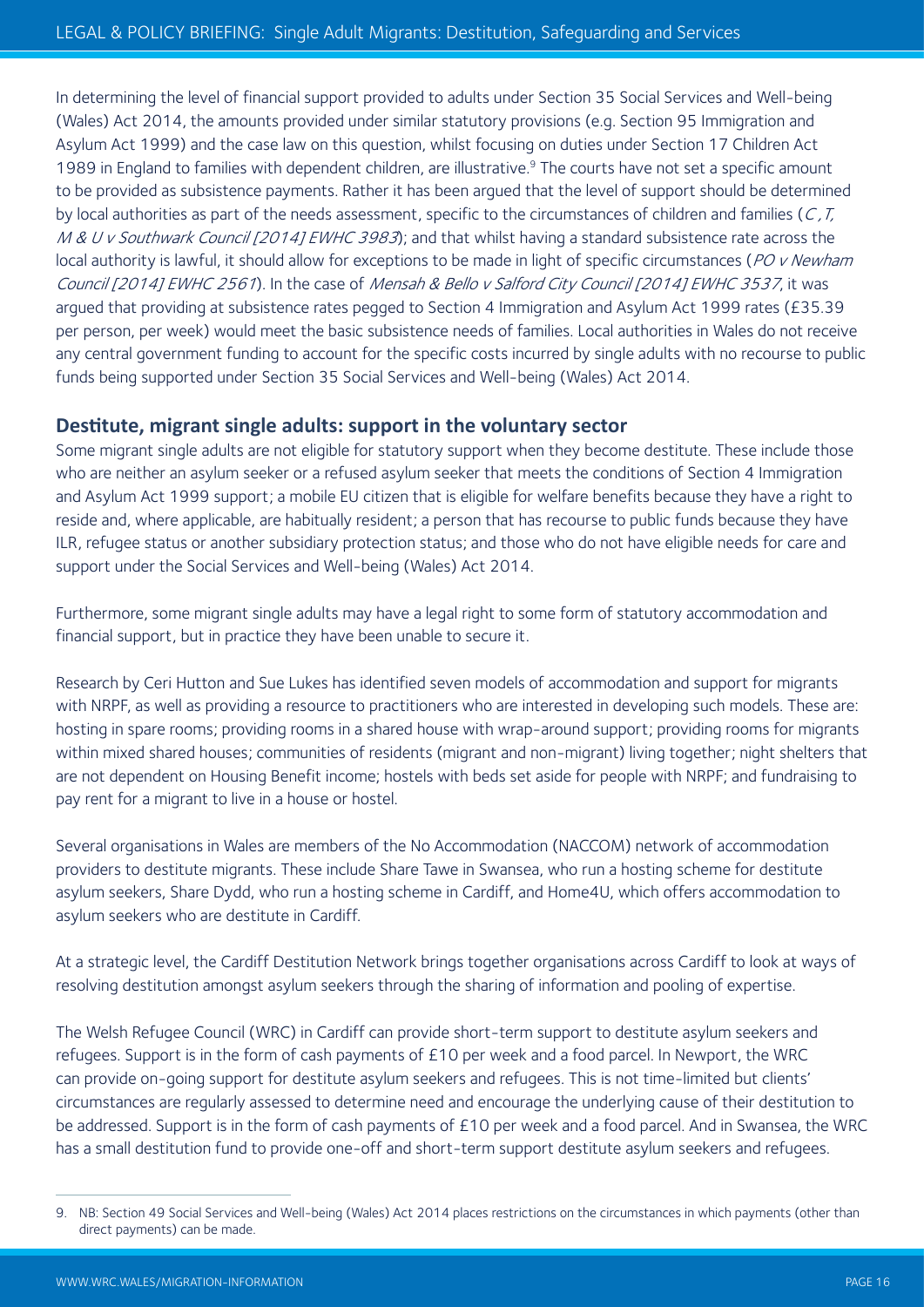Support is in the form of cash payments of £10 per week. WRC accepts referrals from other organisations for these services.

The Red Cross in Cardiff, Newport and Swansea offers twelve 12 weeks of support to destitute migrants in the form of £10 cash per week and a food parcel. Oasis in Cardiff offers food parcels and is open every day from 10am-3pm with a free meal for asylum seekers, refugees and others in need at 12:30pm. BAWSO in Cardiff has a small hardship fund for destitute women and the The Huggard Centre in Cardiff offers subsidised hot meals along with free soup and bread.

# **Further resources**

Welsh Government Social Services and Well-being (Wales) Act 2014 homepage http://gov.wales/topics/health/socialcare/act/

#### **Key legislation**

- Social Services and Well-being (Wales) Act 2014
- The Care and Support (Population Assessments) (Wales) Regulations 2015
- The Care and Support (Partnership Arrangements for Population Assessments) (Wales) Regulations 2015
- The Social Services and Well-being (Wales) Act 2014 (Social Enterprise, Co-operative and Third Sector) (Wales) Regulations 2015
- The Care and Support (Assessment) (Wales) Regulations 2015
- The Care and Support (Eligibility) (Wales) Regulations 2015
- The Care and Support (Care Planning) (Wales) Regulations 2015
- The Care and Support (Direct Payments) (Wales) Regulations 2015
- The Care and Support (Choice of Accommodation) (Wales) Regulations 2015
- The Care and Support (Provision of Health Services) (Wales) Regulations 2015
- The Care and Support (Financial Assessment) (Wales) Regulations 2015
- The Care and Support (Charging) (Wales) Regulations 2015
- The Care and Support (Review of Charging Decisions and Determinations) (Wales) Regulations 2015
- The Care and Support (Deferred Payments) (Wales) Regulations 2015
- The Adult Protection and Support Orders (Authorised Officer) (Wales) Regulations 2015
- The Safeguarding Boards (Functions and Procedures) (Wales) Regulations 2015
- The Safeguarding Boards (General) (Wales) Regulations 2015
- The National Independent Safeguarding Board (Wales) (No.2) Regulations 2015
- The Partnership Arrangements (Wales) Regulations 2015
- The Care and Support (Ordinary Residence) (Specified Accommodation) (Wales) Regulations 2015
- The Care and Support (Disputes about Ordinary Residence, etc.) (Wales) Regulations 2015
- The Care and Support (Business Failure) (Wales) Regulations 2015
- The National Assistance Act 1948
- Immigration and Asylum Act 1999
- Nationality, Immigration and Asylum Act 2002
- Human Rights Act 1998

# **Codes of Practice and Statutory guidance**

- Part 2 Code of Practice (General Functions)
- Part 3 Code of Practice (Assessing the Needs of Individuals)
- Part 4 Code of Practice (Meeting Needs)
- Part 4 and 5 Code of Practice (Charging and Financial Assessment)
- Part 7 Guidance (Safeguarding)
- Part 10 Code of Practice (Advocacy)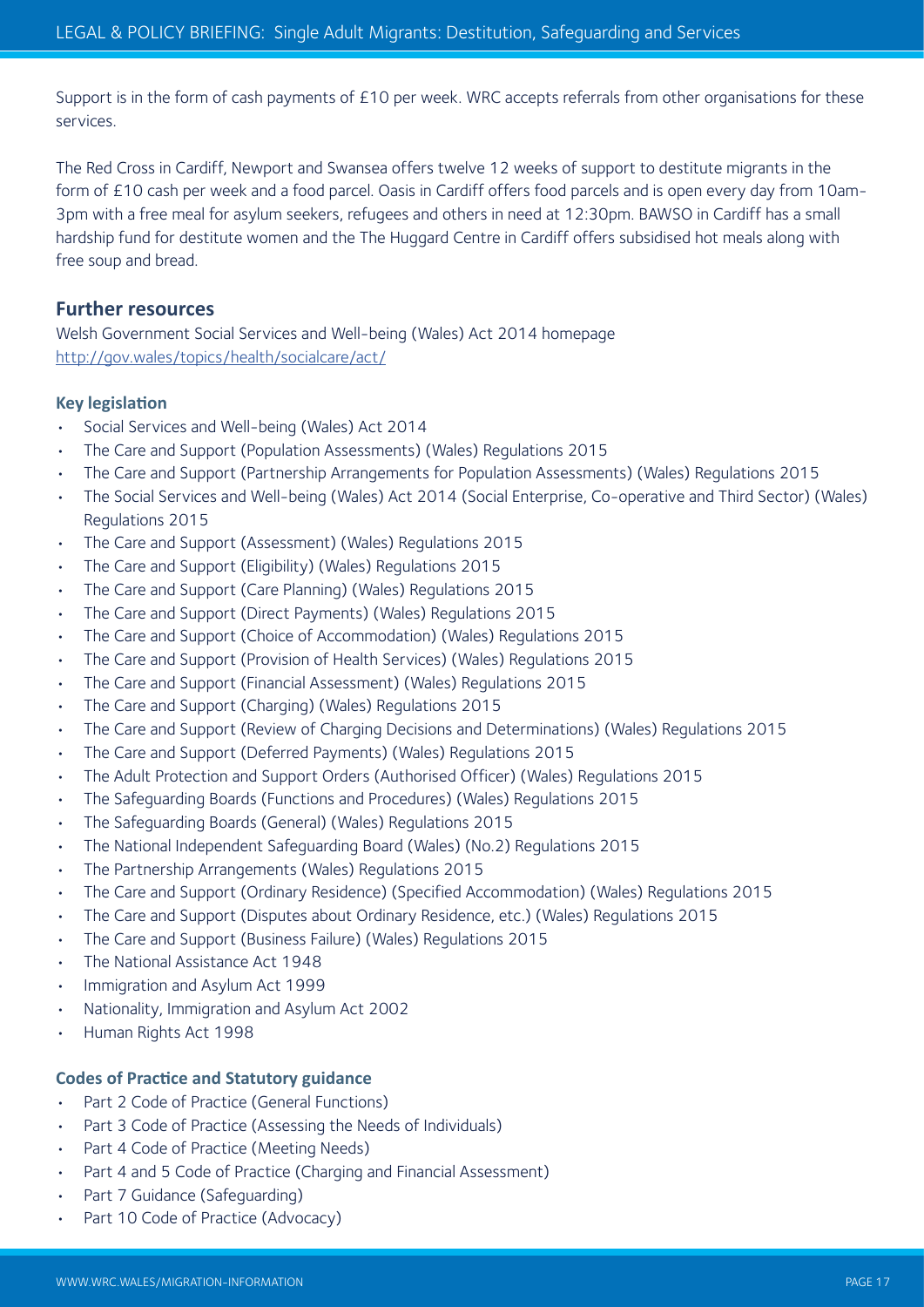- Part 11 Code of Practice (Miscellaneous and General)
- Code of Practice on Measuring Social Services Performance
- Mental Health Act 1983: Code of Practice for Wales

#### **Useful resources**

• Care Council for Wales – Social Services and Well-being (Wales) Act 2014 Learning Hub

#### **Migration Services in Wales Legal and Policy Briefings:**

- Children and families: Destitution, safeguarding and services under the Children Act 1989 (up to April 2016) and Social Services and Well-being (Wales) Act 2014 (from April 2016)
- Migrants' Entitlements to Welfare Benefits in Wales
- Access to Healthcare for Migrants in Wales
- Human Trafficking, Modern Slavery and the National Referral Mechanism in Wales

All available at: http://migration.wales/migration-information/legal-briefings

#### **Acknowledgments**

I am very grateful to Professor Luke Clements, Cerebra Professor of Law, Cardiff University, Stewart Greenwell, Strategic Development Specialist, ADSS Cymru, Amanda Phillips, Cardiff City Council, Stewart Blythe, Policy Officer, Welsh Local Government Association and Catherine Houlcroft, Project Officer No Recourse to Public Funds (NRPF) Network, for their expert comments and suggestions on this Briefing.